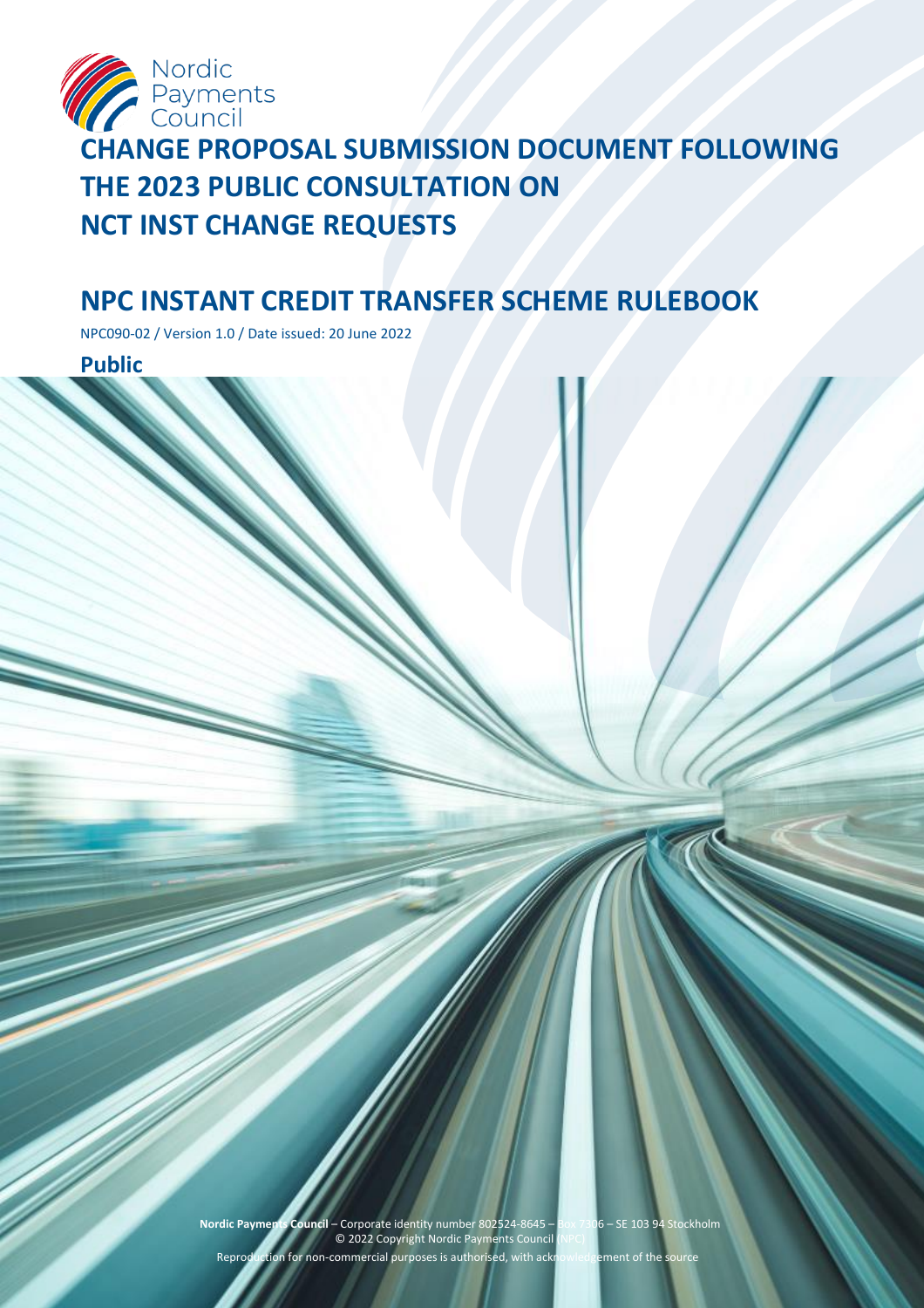

# **TABLE OF CONTENTS**

| $\mathbf{1}$   |      |                                                                                                                                                                                                                                                                                                                                                                                                                                                                 |  |  |
|----------------|------|-----------------------------------------------------------------------------------------------------------------------------------------------------------------------------------------------------------------------------------------------------------------------------------------------------------------------------------------------------------------------------------------------------------------------------------------------------------------|--|--|
|                | 1.1  | $\label{eq:1} \mbox{Introduction} \,\, \ldots \,\, \ldots \,\, \ldots \,\, \ldots \,\, \ldots \,\, \ldots \,\, \ldots \,\, \ldots \,\, \ldots \,\, \ldots \,\, \ldots \,\, \ldots \,\, \ldots \,\, \ldots \,\, \ldots \,\, \ldots \,\, \ldots \,\, \ldots \,\, \ldots \,\, \ldots \,\, \ldots \,\, \ldots \,\, \ldots \,\, \ldots \,\, \ldots \,\, \ldots \,\, \ldots \,\, \ldots \,\, \ldots \,\, \ldots \,\, \ldots \,\, \ldots \,\, \ldots \,\, \ldots \,\,$ |  |  |
|                | 1.2  | NPC payment scheme rulebook release management - important notice to all NPC stakeholders 3                                                                                                                                                                                                                                                                                                                                                                     |  |  |
|                | 1.3  |                                                                                                                                                                                                                                                                                                                                                                                                                                                                 |  |  |
| $\overline{2}$ |      |                                                                                                                                                                                                                                                                                                                                                                                                                                                                 |  |  |
| 3              |      |                                                                                                                                                                                                                                                                                                                                                                                                                                                                 |  |  |
|                | 3.1  |                                                                                                                                                                                                                                                                                                                                                                                                                                                                 |  |  |
|                | 3.2  | Summary of change requests and the expressed support following the public consultation  9                                                                                                                                                                                                                                                                                                                                                                       |  |  |
| 4              |      | Major Change Requests Details, the related public consultation comments and NCT & NCT Inst WG change                                                                                                                                                                                                                                                                                                                                                            |  |  |
|                |      |                                                                                                                                                                                                                                                                                                                                                                                                                                                                 |  |  |
|                | 4.1  |                                                                                                                                                                                                                                                                                                                                                                                                                                                                 |  |  |
|                | 4.2  | #INST02 Frozen/reserved funds on Beneficiary's account in case of Recall request due to Fraud  14                                                                                                                                                                                                                                                                                                                                                               |  |  |
|                | 4.3  |                                                                                                                                                                                                                                                                                                                                                                                                                                                                 |  |  |
|                | 4.4  |                                                                                                                                                                                                                                                                                                                                                                                                                                                                 |  |  |
|                | 4.5  |                                                                                                                                                                                                                                                                                                                                                                                                                                                                 |  |  |
|                | 4.6  |                                                                                                                                                                                                                                                                                                                                                                                                                                                                 |  |  |
|                | 4.7  |                                                                                                                                                                                                                                                                                                                                                                                                                                                                 |  |  |
|                | 4.8  | #INST10 Linking an NCT transaction with a preceding Request-to-Pay message 21                                                                                                                                                                                                                                                                                                                                                                                   |  |  |
|                | 4.9  |                                                                                                                                                                                                                                                                                                                                                                                                                                                                 |  |  |
|                | 4.10 | #INST12 Replacement of the term Bank with PSP and updated Customer definition  24                                                                                                                                                                                                                                                                                                                                                                               |  |  |
|                | 4.11 | #INST13 Usage of 'Fraud' reason code up to 13 months under the Recall procedure 25                                                                                                                                                                                                                                                                                                                                                                              |  |  |
|                | 4.12 |                                                                                                                                                                                                                                                                                                                                                                                                                                                                 |  |  |
|                | 4.13 | #INST15 Introduction of a credit notification message for Beneficiary, camt.054 27                                                                                                                                                                                                                                                                                                                                                                              |  |  |
|                | 4.14 |                                                                                                                                                                                                                                                                                                                                                                                                                                                                 |  |  |
|                | 4.15 |                                                                                                                                                                                                                                                                                                                                                                                                                                                                 |  |  |
|                | 4.16 |                                                                                                                                                                                                                                                                                                                                                                                                                                                                 |  |  |
|                | 4.17 |                                                                                                                                                                                                                                                                                                                                                                                                                                                                 |  |  |
| 5              |      |                                                                                                                                                                                                                                                                                                                                                                                                                                                                 |  |  |
| 6              |      |                                                                                                                                                                                                                                                                                                                                                                                                                                                                 |  |  |
|                | 6.1  |                                                                                                                                                                                                                                                                                                                                                                                                                                                                 |  |  |
|                | 6.2  |                                                                                                                                                                                                                                                                                                                                                                                                                                                                 |  |  |
|                | 6.3  |                                                                                                                                                                                                                                                                                                                                                                                                                                                                 |  |  |
|                | 6.4  | Minor change requests taken up in the NCT Inst rulebook to take effect in 19 November 2023  35                                                                                                                                                                                                                                                                                                                                                                  |  |  |
| 7              |      |                                                                                                                                                                                                                                                                                                                                                                                                                                                                 |  |  |
|                |      |                                                                                                                                                                                                                                                                                                                                                                                                                                                                 |  |  |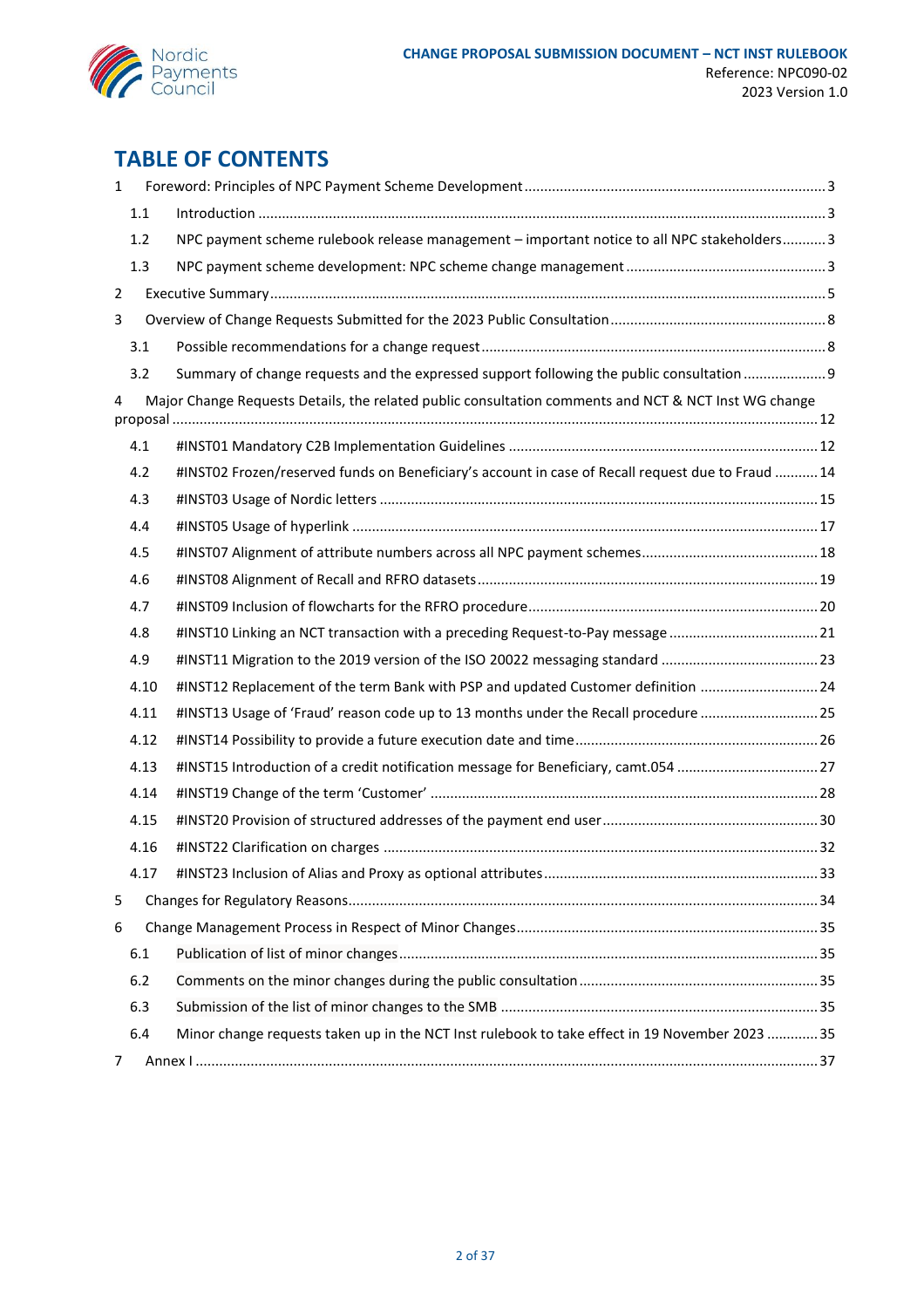

**Version History**

| <b>Version</b>            | Date       | <b>Edited by</b>       | <b>Comments</b>                             |
|---------------------------|------------|------------------------|---------------------------------------------|
| 0.1                       | 2022-04-07 | <b>NPC Secretariat</b> | First draft                                 |
| 0.2                       | 2022-04-13 | <b>NPC Secretariat</b> | Updates regarding #INST07. Document         |
|                           |            |                        | agreed by NCT & NCT Inst WG April 20, 2022. |
| 1.0<br>NPC.<br>2022-06-20 |            |                        | Document decided at the NPC Scheme          |
|                           |            |                        | Management Committee (SMC) meeting June     |
|                           |            |                        | $8th$ , 2022.                               |

## <span id="page-2-0"></span>**1 Foreword: Principles of NPC Payment Scheme Development**

## <span id="page-2-1"></span>**1.1 Introduction**

This document contains the results and comments received on the change requests submitted for public consultation on possible modifications to be introduced into the Nordic Payments Council (NPC) Instant Credit Transfer (NCT Inst) rulebook. It provides feedback to all stakeholders on the results of the 2023 public consultation.

The Nordic Payments Council (NPC) payment schemes, as set out in the NPC Credit Transfer (NCT) and NPC Instant Credit Transfer (NCT Inst) evolve based on a transparent change management process adhered to by the Nordic Payments Council (NPC).

This evolution reflects changes in market needs and updates of technical standards developed by international standardisation bodies, such as the International Organization for Standardization (ISO).

The principles governing the evolution of the NPC payment schemes are set out in section 4 of the NPC Scheme Management Rules.

## <span id="page-2-2"></span>**1.2 NPC payment scheme rulebook release management – important notice to all NPC stakeholders**

The NPC publishes updated versions of the rulebooks at a minimum every two years in the month of November. In accordance with industry best practice, payment service providers (PSPs) and their suppliers therefore have sufficient lead time to address rulebook updates prior to such changes taking effect.

The 2023 versions of the NCT and NCT Inst rulebooks will be published on 20 June 2022. The 2023 versions of the NCT Inst rulebooks will take effect on 19 November 2023 and the 2023 versions of NCT rulebook will exceptionally take effect on 1 May 2023.

Based on an exceptional decision by the NPC Scheme Management Committee on February 16<sup>th</sup>, 2022, this NCT 2023 version will take effect on 1 May 2023. This decision was taken since the Nordic market, starting with Sweden, will start using the NCT rulebook for the first time in May 2023.

## <span id="page-2-3"></span>**1.3 NPC payment scheme development: NPC scheme change management**

The first step in the NPC payment scheme change management cycle is the **introduction of change requests** to the schemes by any interested party.

In consideration of the change requests received, the NPC NCT & NCT Inst working group (NCT & NCT Inst WG) develops a **public consultation document**, containing the change requests and the related NCT & NCT Inst WG recommendations, per NPC payment scheme rulebook.

The preparation of the public consultation documents involves the analysis of the change requests received which may include, as appropriate, an impact analysis. Based on this analysis, the NCT & NCT Inst WG issues a recommendation on how each change request should be handled.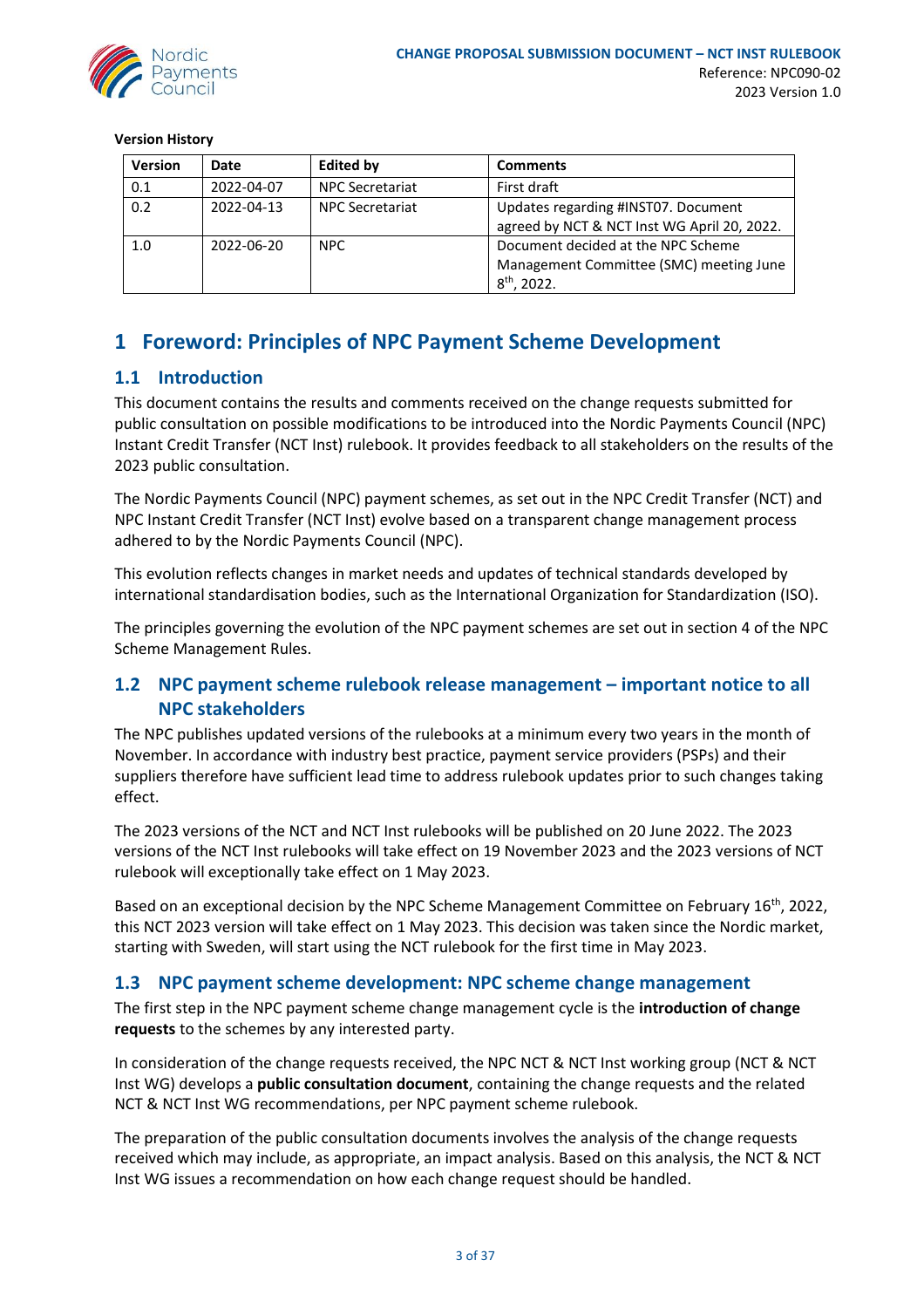

All submitted change requests to modify the rulebooks received by the NPC are published through the public consultation documents on the NPC Website, permitting such a list to be openly viewed by all stakeholders. The public consultation documents are released for a **three-month public consultation** in the second quarter of the year.

From the moment the three-month public consultation has ended, the NCT & NCT Inst WG shall collect and consolidate the comments received from all NPC payment scheme participants and stakeholders during the public consultation. The NCT & NCT Inst WG then analyses the expressed support and the comments received for each change request. After that, it develops **change proposals** based on the level of support and comments received from the public consultation.

A change proposal as developed by the NCT & NCT Inst WG may bring together more than one change, developed from one or more change requests. The NCT & NCT Inst WG consolidates the change proposals, along with each change request and the related comments received from the contributors during the public consultation, in the **change proposal submission document**.

The change proposal submission document is then submitted to the **NPC Scheme Management Committee (SMC)** and the **NPC Stakeholder Forum**. The SMC will have its final decision-making deliberations in accordance with section 4.2.5 of the NPC Scheme Management Rules.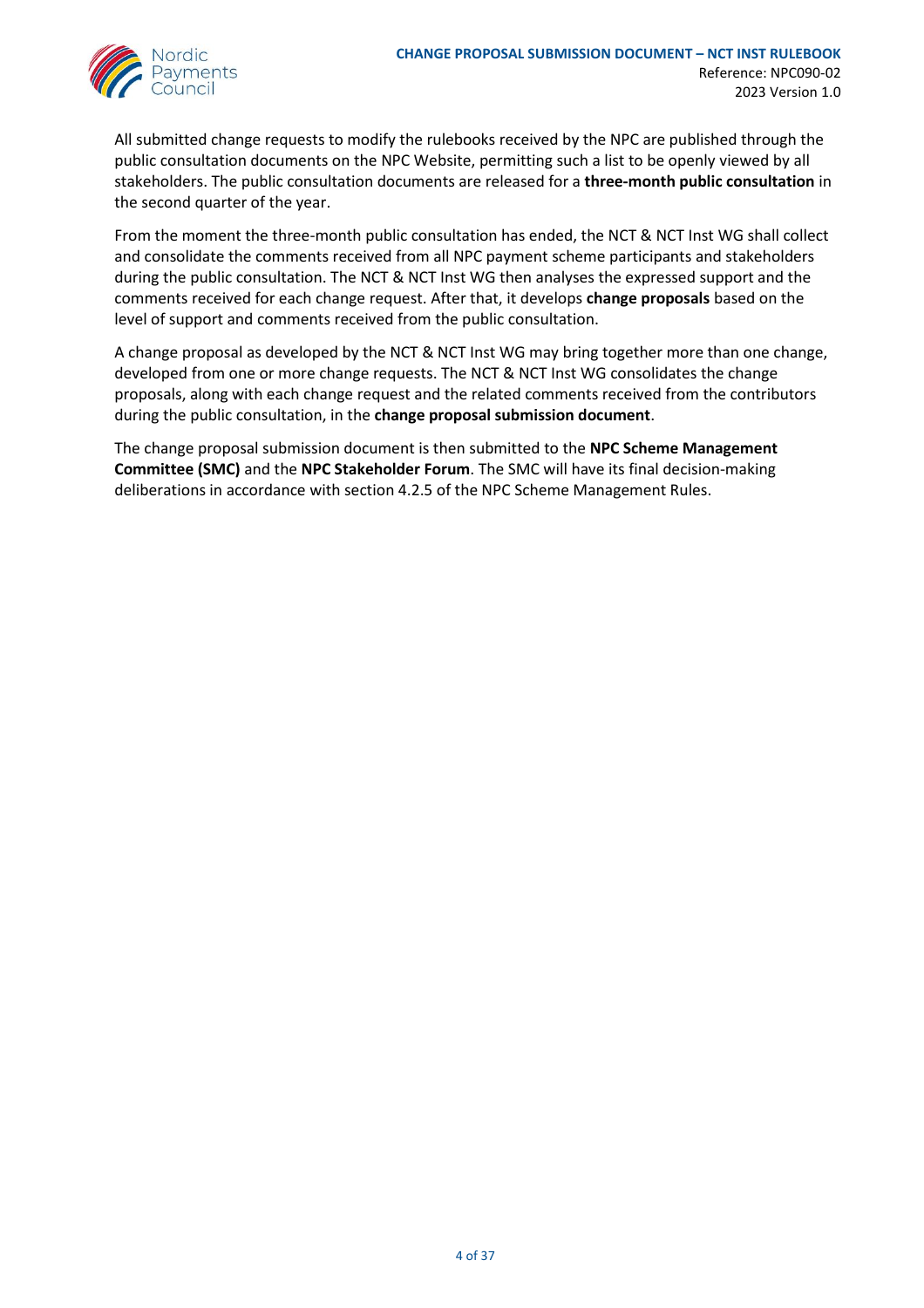

## <span id="page-4-0"></span>**2 Executive Summary**

This Change Proposal Submission document describes that each stage of the 2023 NCT Inst rulebook change management cycle, from the initiation to the public consultation, has been properly completed in respect of each change request submitted.

The first step in the change management cycle has been the **introduction of change requests** to the NCT Inst scheme by any interested party. The deadline for receipt of such suggestions was June 30, 2021. In total, NPC has handled 18 major change requests to be introduced in the NCT Inst rulebook. Apart from external and internal change requests, NPC also needs to consider requests that originate from EPC's public consultation and were incorporated in their 2021 as well as 2023 versions of the rulebooks respectively.

For detailed information regarding the EPC Change Requests for SCT Inst 2021 version, see EPC Change Proposal Submission document 2020 **EPC117-20** document on the [following link.](https://www.europeanpaymentscouncil.eu/sites/default/files/kb/file/2020-11/EPC117-20%20v1.0%20Change%20Proposal%20Submission%20Document%20after%202020%20public%20consultation%20on%20SCT%20Inst%20change%20requests.pdf) For detailed information regarding the EPC Change Requests for SCT Inst 2023 version, see EPC Public Consultation 2022 **EPC157-21** document on the [following link.](https://www.europeanpaymentscouncil.eu/sites/default/files/kb/file/2021-09/EPC157-21%20SCT%20Inst%20Scheme%20Rulebook%20-%20Public%20Consultation%20Document%20on%202022%20Change%20Requests.pdf)

The public consultation on possible modifications to be introduced into the NCT Inst rulebook, was held between  $1^{st}$  of November 2021 and  $1^{st}$  of February 2022. The NPC received input from 8 (communities of) PSPs and other stakeholders. Please refer to the Annex I for the full list of contributors.

The documents circulated for the public consultation were the document NCT Inst Rulebook 2023 Change Request Public Consultation (NPC090-02) and the Response Template (NPC090-03). Both documents have been made available on the NPC Website.

This Change Proposal Submission Document contains for each change request:

- a) A description of the change request;
- b) The NCT & NCT Inst WG analysis and the recommendation given for the public consultation;
- c) Rulebook impact
- d) The NCT & NCT Inst WG change proposal submitted to the SMC;
- e) The comments received during the public consultation;
- f) The SMC decision on each NCT & NCT Inst WG change proposal.

The SMC took into account the position document NPC099-01 NPC Stakeholder Forum position 2023 Change Proposal Payment Schemes when making its decision on each change request and the related NCT & NCT Inst WG change proposal.

As a result of the 2023 NCT Inst rulebook change management process, the 2023 NCT Inst rulebook has been updated to include

- The migration of all ISO 20022 XML-based messages under the NCT Inst rulebook to the 2019 version of the ISO 20022 messaging standard;
- An updated definition of the term 'Banking Business Day', the replacement of the term 'Bank' with 'PSP' and replace of the term 'Customer' with payment service user;
- Introduction of linking an NCT transaction with a preceding Request-To-Pay (RTP) message;
- Introduction of structured address;
- Introduction of a new dataset (DS-10) to allow a positive notification from the Beneficiary PSP to the Beneficiary;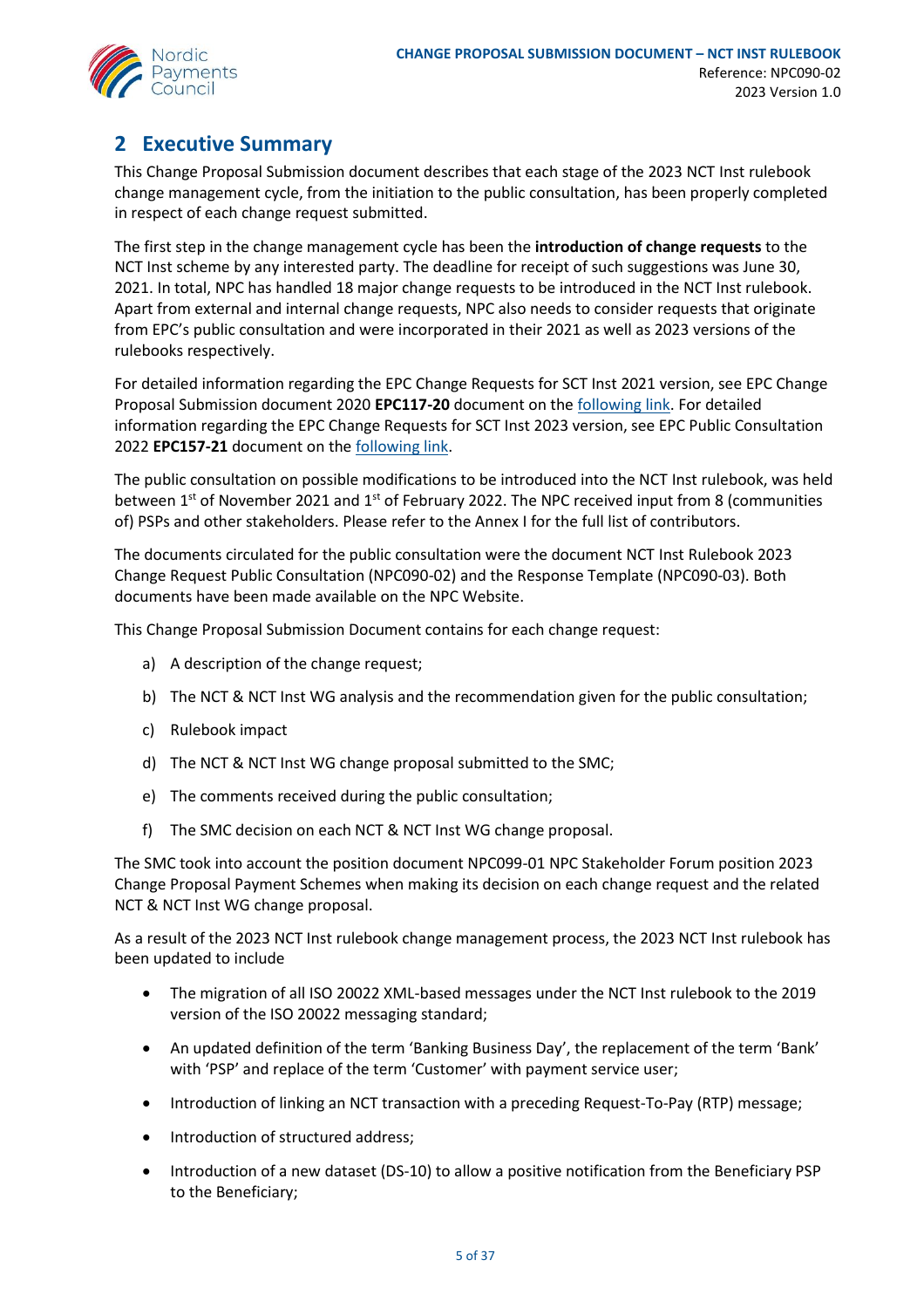

- Allowing the use of the 'Fraud' reason code up to 13 months under the Recall procedure;
- Possibility to provide a future execution date and time;

### **Overview of the 2023 NCT Inst change requests and the final SMC decision.**

| <b>Change</b><br><b>Request</b><br><b>NPC Item</b> | <b>Change</b><br><b>Request</b><br><b>EPC Item</b> | <b>Topic/Comment title</b>                                                                  | <b>Contributor</b>                  | <b>SMC</b> decision                                              |  |  |  |
|----------------------------------------------------|----------------------------------------------------|---------------------------------------------------------------------------------------------|-------------------------------------|------------------------------------------------------------------|--|--|--|
|                                                    | (if applica-<br>ble)                               |                                                                                             |                                     |                                                                  |  |  |  |
|                                                    | <b>External Change Requests</b>                    |                                                                                             |                                     |                                                                  |  |  |  |
| #INST01                                            | N/A                                                | Mandatory C2B Implementation<br>Guidelines                                                  | <b>BITS</b>                         | Not to be included in the 2023<br>NCT Inst rulebook version 1.0. |  |  |  |
| #INST02                                            | N/A                                                | Frozen/reserved funds on Beneficiary's<br>account in case of Recall request due to<br>Fraud | Danske Bank                         | Not to be included in the 2023<br>NCT Inst rulebook version 1.0. |  |  |  |
| #INST03                                            | N/A                                                | <b>Usage of Nordic letters</b>                                                              | Swedish<br>Riksbank                 | For inclusion in the 2023 NCT Inst<br>rulebook version 1.0.      |  |  |  |
|                                                    |                                                    | <b>Internal Change Requests</b>                                                             |                                     |                                                                  |  |  |  |
| #INST05                                            | N/A                                                | Usage of hyperlink                                                                          | <b>NPC NCT &amp; NCT</b><br>Inst WG | Not to be included in the 2023<br>NCT Inst rulebook version 1.0. |  |  |  |
|                                                    |                                                    | <b>EPC 2021 version Change Requests</b>                                                     |                                     |                                                                  |  |  |  |
| #INST07                                            | #16                                                | Alignment of attribute numbers across all<br>NPC payment schemes                            | $EPC 2021 - EPC$<br><b>SEMWG</b>    | Not to be included in the 2023<br>NCT Inst rulebook version 1.0. |  |  |  |
| #INST08                                            | #10                                                | Alignment of Recall and RFRO datasets                                                       | $EPC 2021 - EPC$<br><b>SEMWG</b>    | For inclusion in the 2023 NCT Inst<br>rulebook version 1.0.      |  |  |  |
| #INST09                                            | #23                                                | Inclusion of flowcharts for the RFRO<br>procedure                                           | EPC 2021 - EPC<br><b>SEMWG</b>      | For inclusion in the 2023 NCT Inst<br>rulebook version 1.0.      |  |  |  |
| #INST10                                            | #27                                                | Linking an NCT Inst transaction with a<br>preceding Request-to-Pay message                  | EPC 2021 - EPC<br><b>RTP MSG</b>    | For inclusion in the 2023 NCT Inst<br>rulebook version 1.0.      |  |  |  |
| #INST11                                            | #20                                                | Migration to the 2019 version of the ISO<br>20022 messaging standard                        | EPC 2021 - EPC<br>SEMWG             | For inclusion in the 2023 NCT Inst<br>rulebook version 1.0.      |  |  |  |
| #INST12                                            | #43                                                | Replacement of the term Bank with PSP<br>and updated Customer definition                    | EPC 2021 - EPC<br><b>LSG</b>        | For inclusion in the 2023 NCT Inst<br>rulebook version 1.0.      |  |  |  |
| #INST13                                            | #11                                                | Use of 'Fraud' reason code up to 13<br>months under the Recall procedure                    | EPC 2021 - EPC<br>SEMWG             | For inclusion in the 2023 NCT Inst<br>rulebook version 1.0.      |  |  |  |
| #INST14                                            | #19                                                | Possibility to provide a future execution<br>date and time                                  | EPC 2021 - EPC<br><b>SEMWG</b>      | For inclusion in the 2023 NCT Inst<br>rulebook version 1.0.      |  |  |  |
| #INST15                                            | #21                                                | Introduction of a credit notification<br>message for the Beneficiary camt.054               | EPC 2021 - EPC<br>SEMWG             | For inclusion in the 2023 NCT Inst<br>rulebook version 1.0.      |  |  |  |
|                                                    |                                                    | <b>EPC 2023 version Change Requests</b>                                                     |                                     |                                                                  |  |  |  |
| #INST19                                            | #03                                                | Change of the term 'Customer'                                                               | EPC 2023 - EPC<br>LSG               | For inclusion in the 2023 NCT Inst<br>rulebook version 1.0.      |  |  |  |
| #INST20                                            | #06                                                | Provision of structured addresses of the<br>payment end user                                | EPC 2023 - EPC<br>SEMWG             | For inclusion in the 2023 NCT Inst<br>rulebook version 1.0.      |  |  |  |
| #INST22                                            | #08                                                | Clarification on charges                                                                    | $EPC 2023 - EPC$<br>LSG             | For inclusion in the 2023 NCT Inst<br>rulebook version 1.0.      |  |  |  |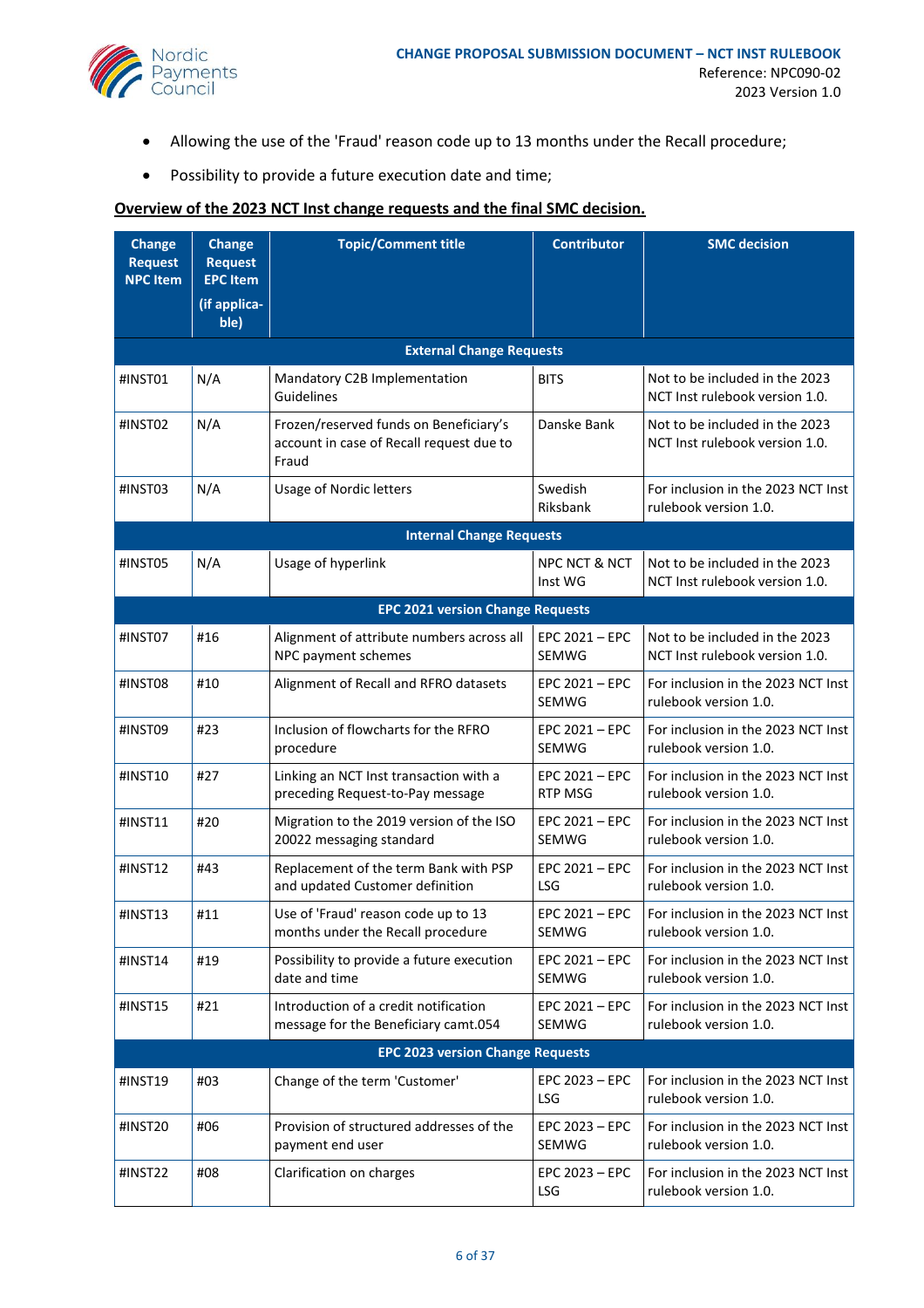

Reference: NPC090-02 2023 Version 1.0

| Change<br><b>Request</b><br><b>NPC Item</b> | Change<br><b>Request</b><br><b>EPC Item</b><br>(if applica-<br>ble) | <b>Topic/Comment title</b>                                                                                                                                                                                                                                                                                                                                                                               | <b>Contributor</b> | <b>SMC</b> decision                                         |
|---------------------------------------------|---------------------------------------------------------------------|----------------------------------------------------------------------------------------------------------------------------------------------------------------------------------------------------------------------------------------------------------------------------------------------------------------------------------------------------------------------------------------------------------|--------------------|-------------------------------------------------------------|
| #INST23                                     | #11                                                                 | Inclusion of Alias and Proxy as optional<br>attributes                                                                                                                                                                                                                                                                                                                                                   | EPC $2023 - NPC$   | For inclusion in the 2023 NCT Inst<br>rulebook version 1.0. |
|                                             |                                                                     | <b>Changes for regulatory reasons</b>                                                                                                                                                                                                                                                                                                                                                                    |                    |                                                             |
| #Legal                                      | #01                                                                 | Reformulation (i.e. shortening) of the list<br>of countries or jurisdictions from which<br>applicants are deemed automatically to<br>be eligible to participate to the scheme.<br>The list of relevant articles of the national<br>legislations in the concerned non-EEA<br>countries to which the scheme has been<br>extended, has been replaced by a<br>reference to the document EPC409-09<br>([13]). | EPC 2021           | For inclusion in the 2023 NCT Inst<br>rulebook version 1.0. |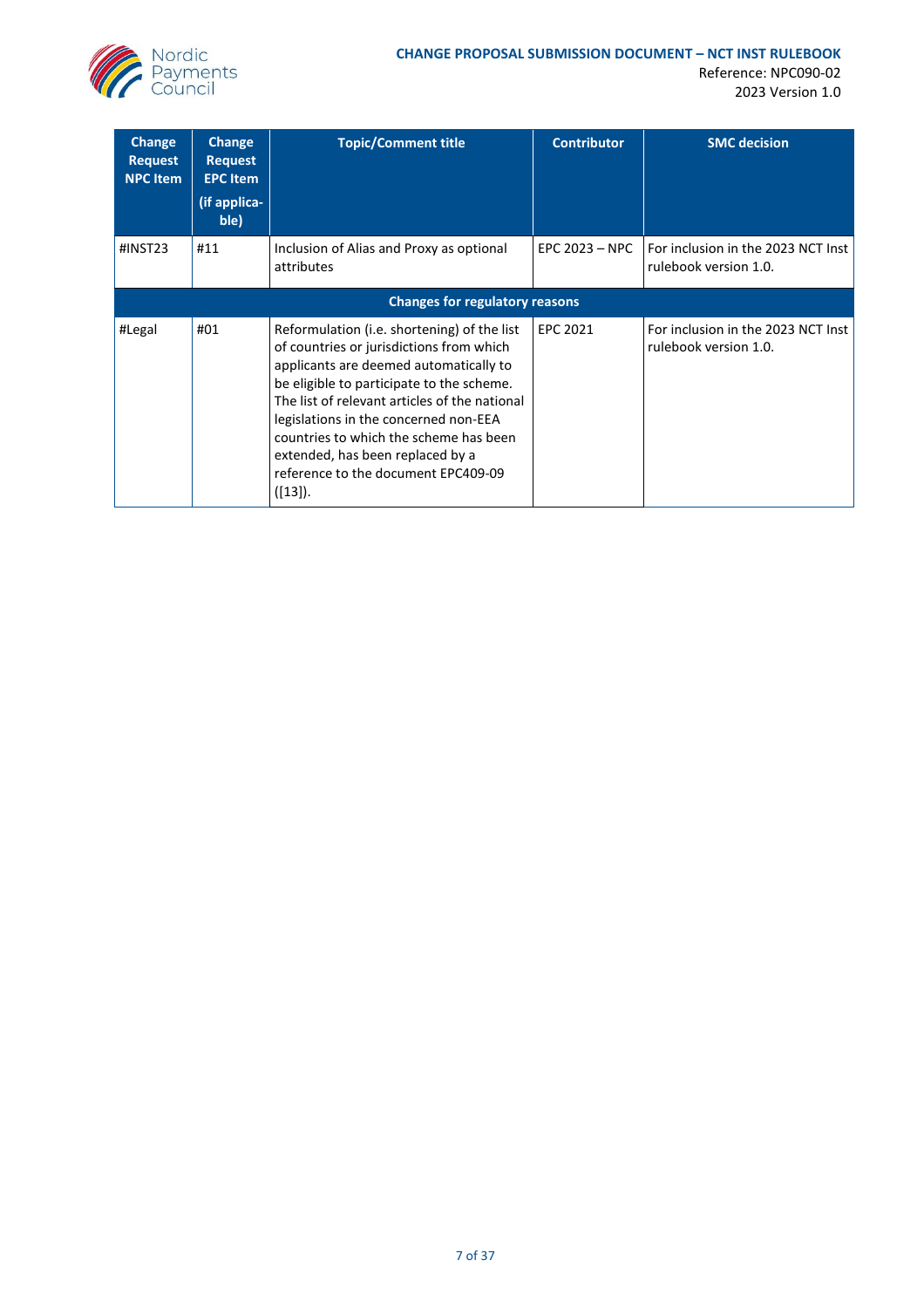

## <span id="page-7-0"></span>**3 Overview of Change Requests Submitted for the 2023 Public Consultation**

All change requests to the NCT rulebook were reviewed by the NCT & NCT Inst WG.

This section lists the change requests which were presented for public consultation along with the recommendation given by the NCT & NCT Inst WG for each change request.

All change requests include a recommendation from the NCT & NCT Inst WG unless the NCT & NCT Inst WG is not able to provide a recommendation for the public consultation.

### <span id="page-7-1"></span>**3.1 Possible recommendations for a change request**

Each recommendation reflects one of the options detailed in items a) through f) below:

- a) The change is **already provided for** in the Scheme: no action is necessary for the NPC
- b) The change **should be incorporated into the Scheme**: the Change Request becomes part of the Scheme and the Rulebook is amended accordingly
- c) The change **should be included in the Scheme as an optional feature**:
	- $\circ$  The new feature is optional and the Rulebook will be amended accordingly;
	- o Each Scheme Participant may decide to offer the feature to its customers, or not.
- d) d) The change is not considered fit for Nordic wide use and **could be handled as an additional optional service (AOS)** by interested communities:
	- $\circ$  The proposed new feature is not included in the Rulebook or in the Implementation Guidelines released by the NPC related to the Rulebook;
	- o The development of AOS is out of scope of the NPC. However, the NPC does publish declared AOS arrangements on the NPC Website for information purposes;
	- $\circ$  The NPC may consider the inclusion of AOS arrangements, if supported by a sufficient number of communities, in a future version of the Rulebook;
- e) The change request **cannot be part** of the existing scheme for one of the following reasons:
	- $\circ$  It is technically impossible or otherwise not feasible (to be explained on a case by case basis);
	- o It is out of scope of the scheme;
	- $\circ$  It does not comply with the SEPA Regulation or any other relevant EU, Nordic or Swedish legislation.
- f) The change request may be considered for the development of a **new scheme**:
	- $\circ$  The change request reflects major changes which cannot be integrated into an existing scheme;
	- $\circ$  To develop the change request further, i.e. to develop a new scheme, the following requirements must be met:
	- $\circ$  The benefits of the new scheme for payment end users are demonstrated prior to the launch of the development phase;
	- $\circ$  It is demonstrated that a sufficient number of stakeholders will make use of the new scheme;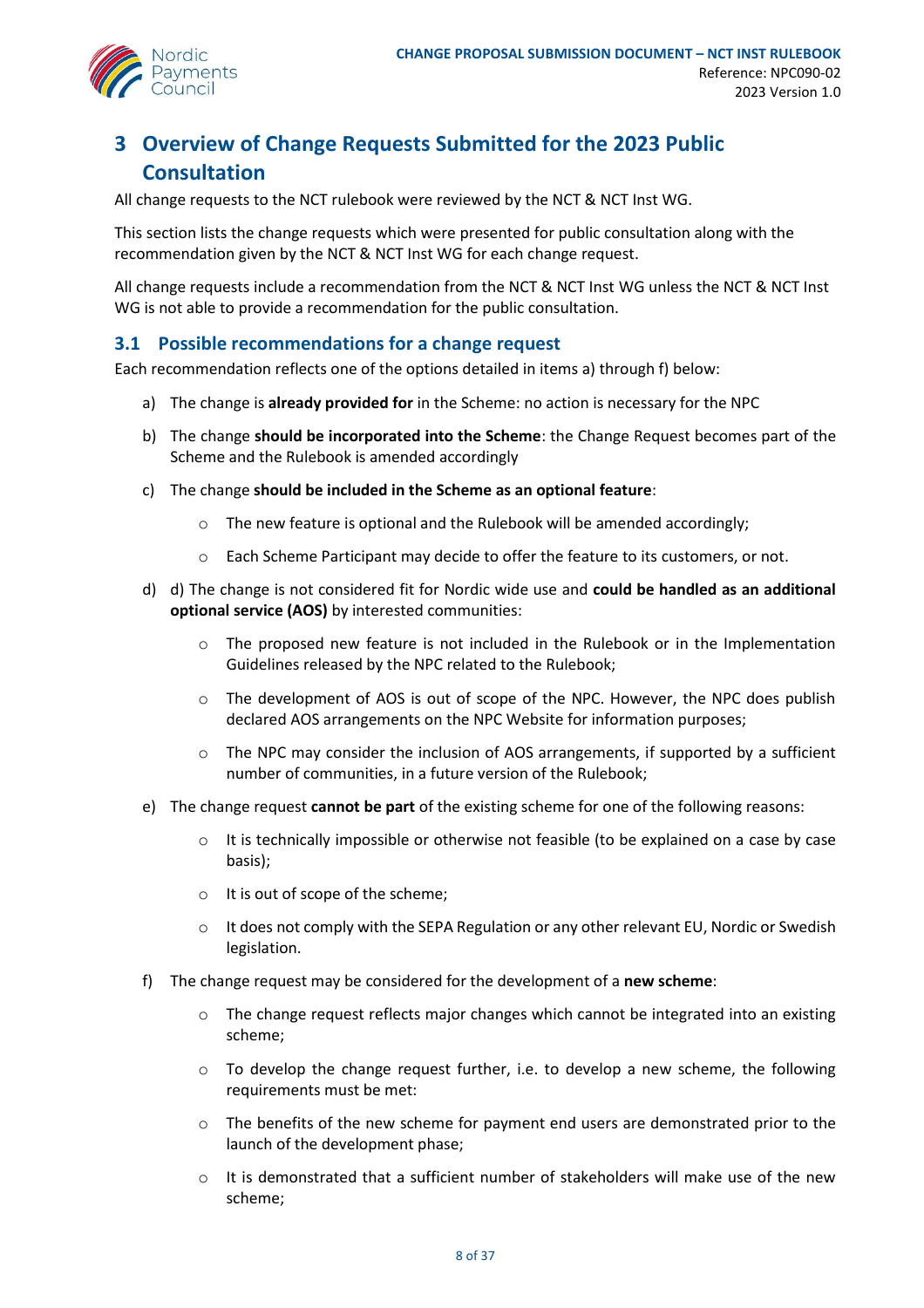- o A cost-benefit analysis is provided;
- o It complies with the SEPA Regulation or any other relevant EU, Nordic or Swedish Regulation.

## <span id="page-8-0"></span>**3.2 Summary of change requests and the expressed support following the public consultation**

The two tables below express the level of support from the contributors to the NPC NCT & NCT Inst WG recommendations presented during the public consultation. The list of contributors can be found in Annex I at the end of this document.

The tables summarise the responses from the scheme participants and the other contributors respectively for each change request. The contributors were requested to indicate in the response template if they support the NCT & NCT Inst WG recommendation ("Yes") or not ("No"). They also had the choice to express no position on the change request or on the NCT & NCT Inst WG recommendation ("No Opinion"). The number of "No Opinion" positions have not been taken into account when determining the level of support for each change request.

Please note that contributors may have expressed a "Yes", a "No" or a "No Opinion" position without having provided further comments. The section "Explicit public consultation comments received" for each change request under section xx will only report the explicit comments received from each contributor but not a simple "Yes", a "No" or a "No Opinion" position itself without any other comment of that contributor.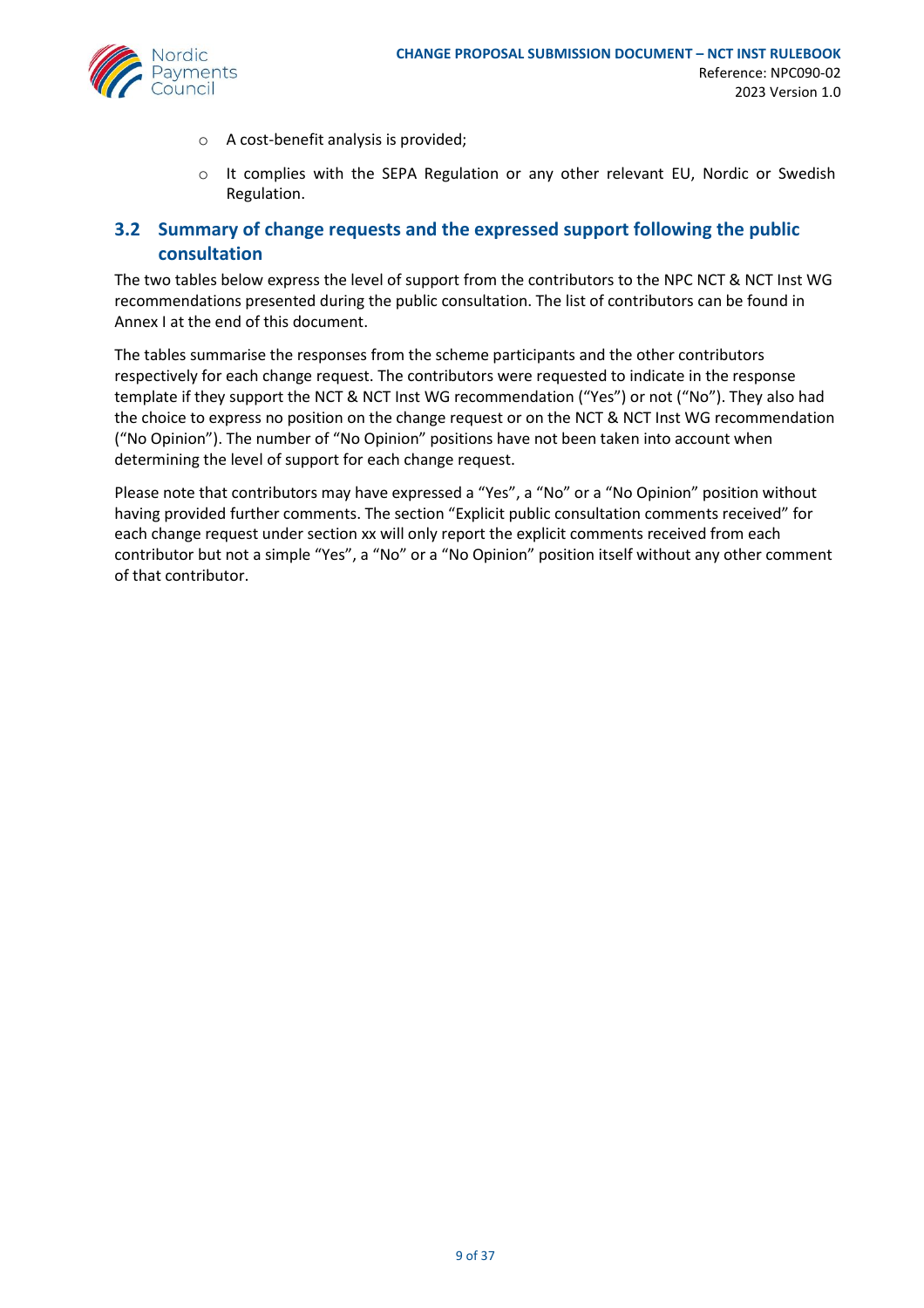

# **Summary of change requests and the expressed support following the public consultation**

| <b>NPC Item</b> | <b>Change request title</b>                                                              | <b>NPC NCT &amp; NCT Inst recommendation</b>                             | <b>Count 'YES'</b> | <b>Count 'NO'</b> | <b>Count 'No opinion'</b> |
|-----------------|------------------------------------------------------------------------------------------|--------------------------------------------------------------------------|--------------------|-------------------|---------------------------|
| #INST01         | Mandatory C2B Implementation Guidelines                                                  | Should be incorporated into the scheme as of<br>November 2023 - option b | 4                  | 4                 | 0                         |
| #INST02         | Frozen/reserved funds on Beneficiary's account in case<br>of Recall request due to Fraud | Cannot be part of the existing scheme - option e                         |                    | 0                 | 1                         |
| #INST03         | <b>Usage of Nordic letters</b>                                                           | Should be incorporated into the scheme as of<br>November 2023 - option b | 8                  | 0                 | 0                         |
| #INST05         | Usage of hyperlink                                                                       | Cannot be part of the existing scheme - option e                         | 8                  | 0                 | $\mathbf 0$               |
| #INST07         | Alignment of all attribute numbers across all NPC<br>payment schemes                     | Should be incorporated into the scheme as of<br>November 2023 - option b | 8                  | 0                 | 0                         |
| #INST08         | Alignment of the Recall and RFRO datasets                                                | Should be incorporated into the scheme as of<br>November 2023 - option b | 8                  | 0                 | 0                         |
| #INST09         | Inclusion of flowcharts for the RFRO procedure                                           | Should be incorporated into the scheme as of<br>November 2023 - option b | 8                  | 0                 | 0                         |
| #INST10         | Linking an NCT Inst transaction with a preceding<br>Request-To-Pay message               | Should be incorporated into the scheme as of<br>November 2023 - option b | 8                  | 0                 | $\mathbf 0$               |
| #INST11         | Migration to the 2019 version of the ISO 20022<br>messaging standard                     | Should be incorporated into the scheme as of<br>November 2023 - option b | 8                  | 0                 | $\mathbf 0$               |
| #INST12         | Replacement of the term Bank with PSP and updated<br><b>Customer definition</b>          | Should be incorporated into the scheme as of<br>November 2023 - option b | 8                  | 0                 | 0                         |
| #INST13         | Use of 'Fraud' reason code up to 13 months under the<br>Recall procedure                 | Should be incorporated into the scheme as of<br>November 2023 - option b | 8                  | 0                 | 0                         |
| #INST14         | Possibility to provide a future execution date and time                                  | Should be incorporated into the scheme as of<br>November 2023 - option b | 8                  | 0                 | 0                         |
| #INST15         | Introduction of a credit notification message for the<br>Beneficiary, camt.054           | Should be incorporated into the scheme as of<br>November 2023 - option b | 8                  | 0                 | 0                         |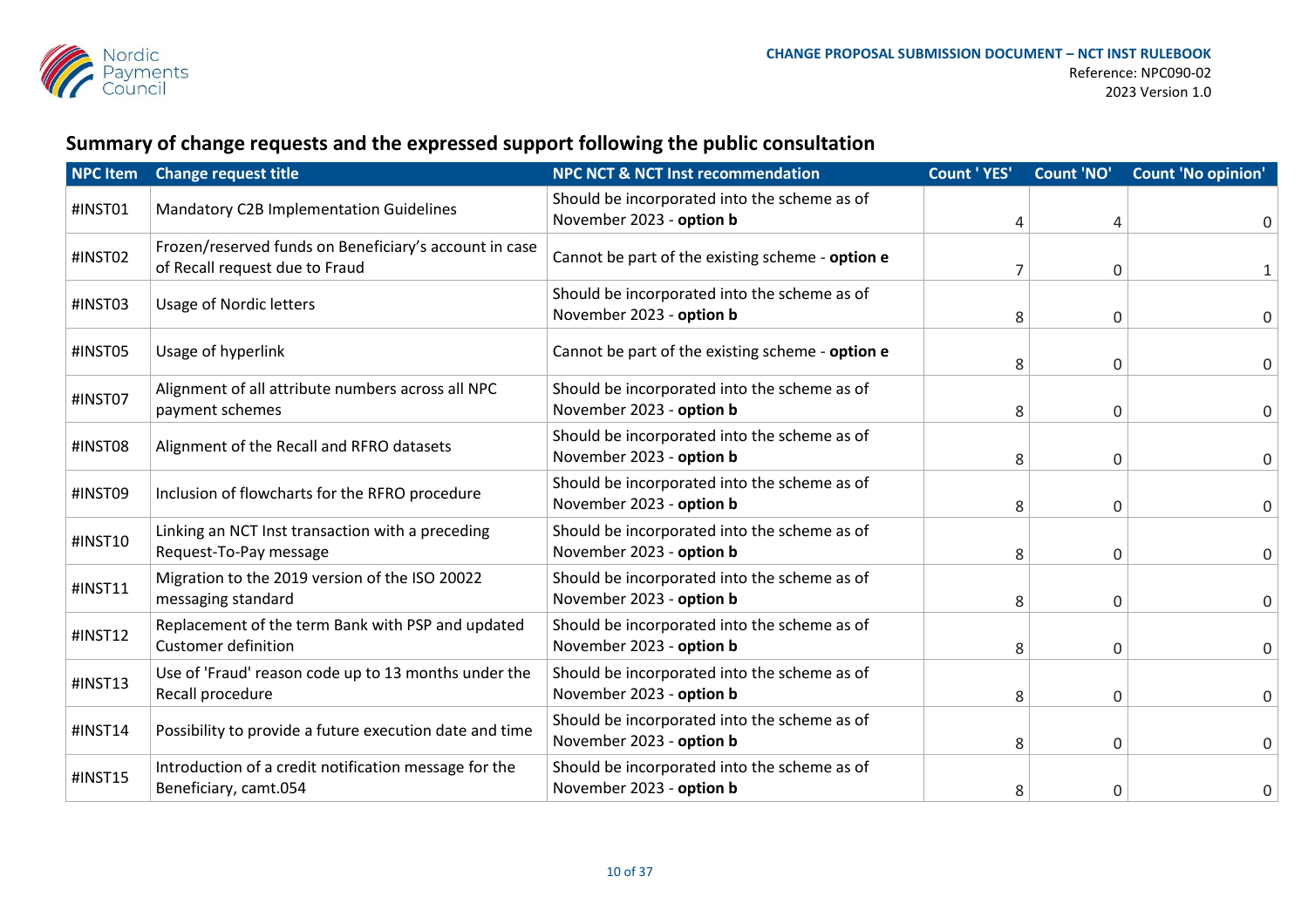

|         | NPC Item Change request title                                | <b>NPC NCT &amp; NCT Inst recommendation</b>                             | Count 'YES' | Count 'NO' | <b>Count 'No opinion'</b> |
|---------|--------------------------------------------------------------|--------------------------------------------------------------------------|-------------|------------|---------------------------|
| #INST19 | Change of the term 'Customer'                                | Should be incorporated into the scheme as of<br>November 2023 - option b |             |            |                           |
| #INST20 | Provision of structured addresses of the payment end<br>user | Should be incorporated into the scheme as of<br>November 2023 - option b |             |            | 0                         |
| #INST22 | Clarification on charges                                     | Should be incorporated into the scheme as of<br>November 2023 - option b |             |            | $\Omega$                  |
| #INST23 | Inclusion of Alias and Proxy as optional attributes          | Should be incorporated into the scheme as of<br>November 2023 - option b |             |            | 0                         |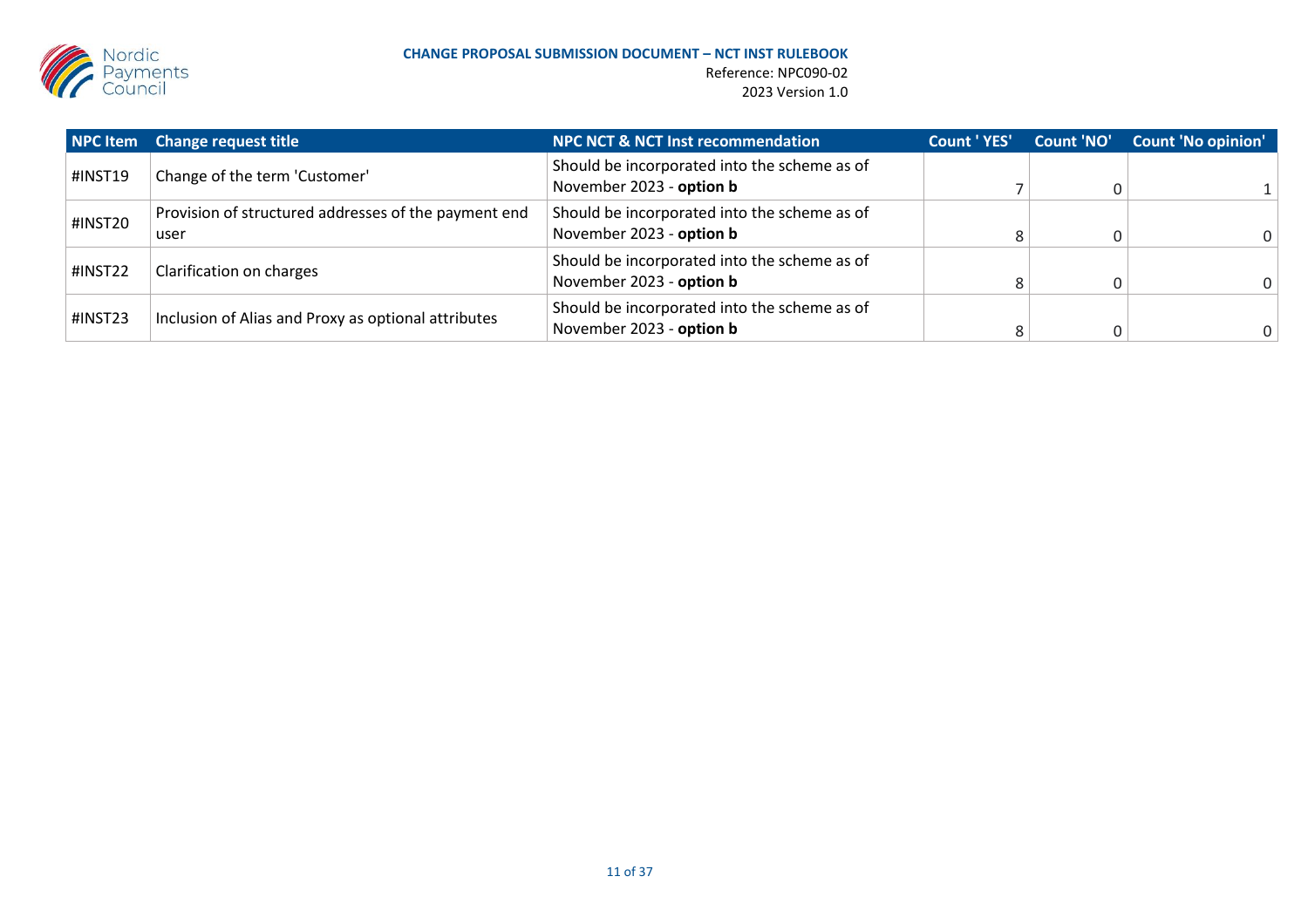

## <span id="page-11-0"></span>**4 Major Change Requests Details, the related public consultation comments and NCT & NCT Inst WG change proposal**

## <span id="page-11-1"></span>**4.1 #INST01 Mandatory C2B Implementation Guidelines**

#### $4.1.1$ **Description**

This change request was made by Bits AS on behalf of the Norwegian banking community.

The suggestion is to change the NPC Customer-to-PSP (bank) (C2B) implementation guidelines for NCT and NCT Inst from being recommended to be mandatory.

This will only be valid for PSPs (bank)s offering ISO 20022 format 2019 or newer file services to their customers. This means that all participants offering ISO 20022 (pain.001) must follow NPC regulations (rules and IGs) for file exchange between customer and PSP (bank).

There should not be a requirement for all participants PSPs (banks) to offer ISO 20022 messages from their customers.

A common market practice will give benefit for both PSPs (banks), customers, and ERP vendors.

#### $4.1.2$ NCT & NCT Inst WG analysis and recommendation

Should be incorporated into the scheme as of November 2023 - option b.

The NCT & NCT Inst WG recommends that the writing regarding NPC Customer-to-PSP (bank) (C2B) implementation guidelines to be mandatory specifies the following condition.

Only when the Originator PSP offers to its Originators the service of accepting and processing files in ISO version 2019 or newer, the Originator PSP is obliged to accept at least but not exclusively Customer-to-PSP Credit Transfer Instructions which follow the implementation guidelines at the request of the Originator.

#### Rulebook Impact  $4.1.3$

If this change request is supported, this will impact the rulebook as well as the implementation guidelines.

#### NCT & NCT Inst WG change proposal and explicit public consultation comments  $4.1.4$ received

### **NCT & NCT Inst WG change proposal**

The vast majority of NPC scheme participants and other contributors to the 2023 public consultation did not support the NCT & NCT Inst WG recommendation that this change request should be part of the scheme (option b).

After taking the market's input into consideration, the NCT & NCT Inst WG proposal for this change request is to not include it in the scheme as of 2023 (option e). The NCT & NCT Inst WG also concluded a long-term ambition is to have C2B implementation guidelines mandatory, but that the market is not ready at point in time.

| Contributor | <b>Comments received</b>                          |
|-------------|---------------------------------------------------|
| Danske Bank | This CR touches the space between Originator      |
|             | and Originator PSP, which is subject to bilateral |
|             | agreements between the two parties that should    |
|             | not be governed by the Scheme. Our conclusion     |
|             | is that we will like to keep the C2B IG with the  |

### **Explicit public consultation comments received**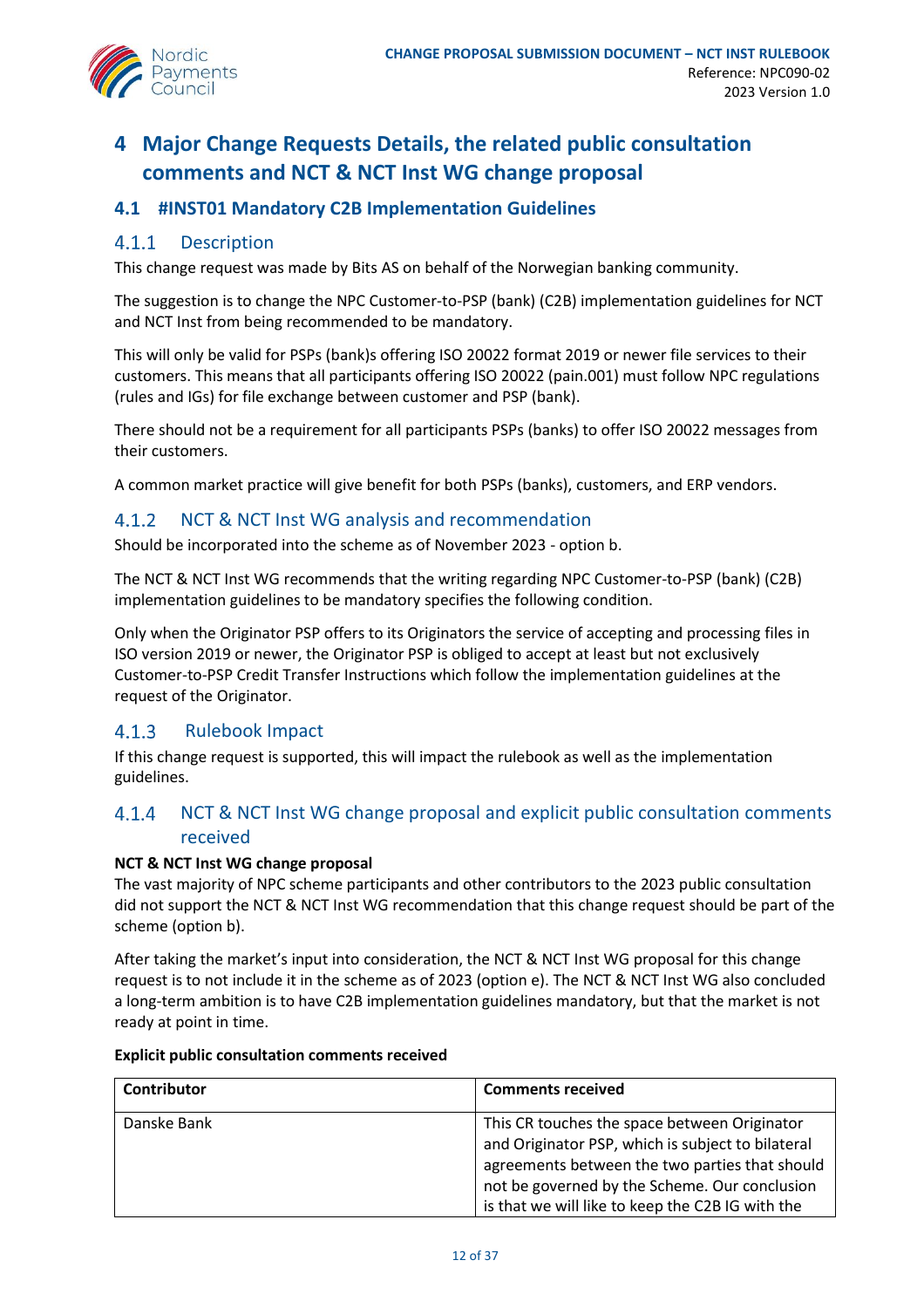

|          | current status of being recommended. We can<br>thereby not support option b): "Should be<br>incorporated into the scheme as of November<br>2023" for both CT and CT Inst.                                                                                                                                                                                                                                                                                                                                                    |
|----------|------------------------------------------------------------------------------------------------------------------------------------------------------------------------------------------------------------------------------------------------------------------------------------------------------------------------------------------------------------------------------------------------------------------------------------------------------------------------------------------------------------------------------|
| Nykredit | This CR touches the space between Originator<br>and Originator PSP, which is subject to bilateral<br>agreements between the two parties that should<br>not be governed by the Scheme. Our conclusion<br>is that we will like to keep the C2B IG with the<br>current status of being recommended.                                                                                                                                                                                                                             |
| GetSwish | See no reason why this should be mandatory.<br>This may limit the market and the innovation<br>within this area. A recommendation is great to<br>have but should not be a mandatory. It is stated<br>in the description that "common market practice<br>will give benefit for both PSPs (banks),<br>customers, and ERP vendors." We totally agree<br>with that statement. But the solution for this we<br>see should not be regulated. More that the<br>market follows the recommendation if that is the<br>wanted scenario. |
| Bankdata | This CR touches the space between Originator<br>and Originator PSP, which is subject to bilateral<br>agreements between the two parties that should<br>not be governed by the Scheme. Our conclusion<br>is that we will like to keep the C2B IG with the<br>current status of being recommended. We can<br>thereby not support option b): "Should be<br>incorporated into the scheme as of November<br>2023" for both CT and CT Inst.                                                                                        |

## 4.1.5 SMC decision

Not to include in the 2023 NCT Inst rulebook.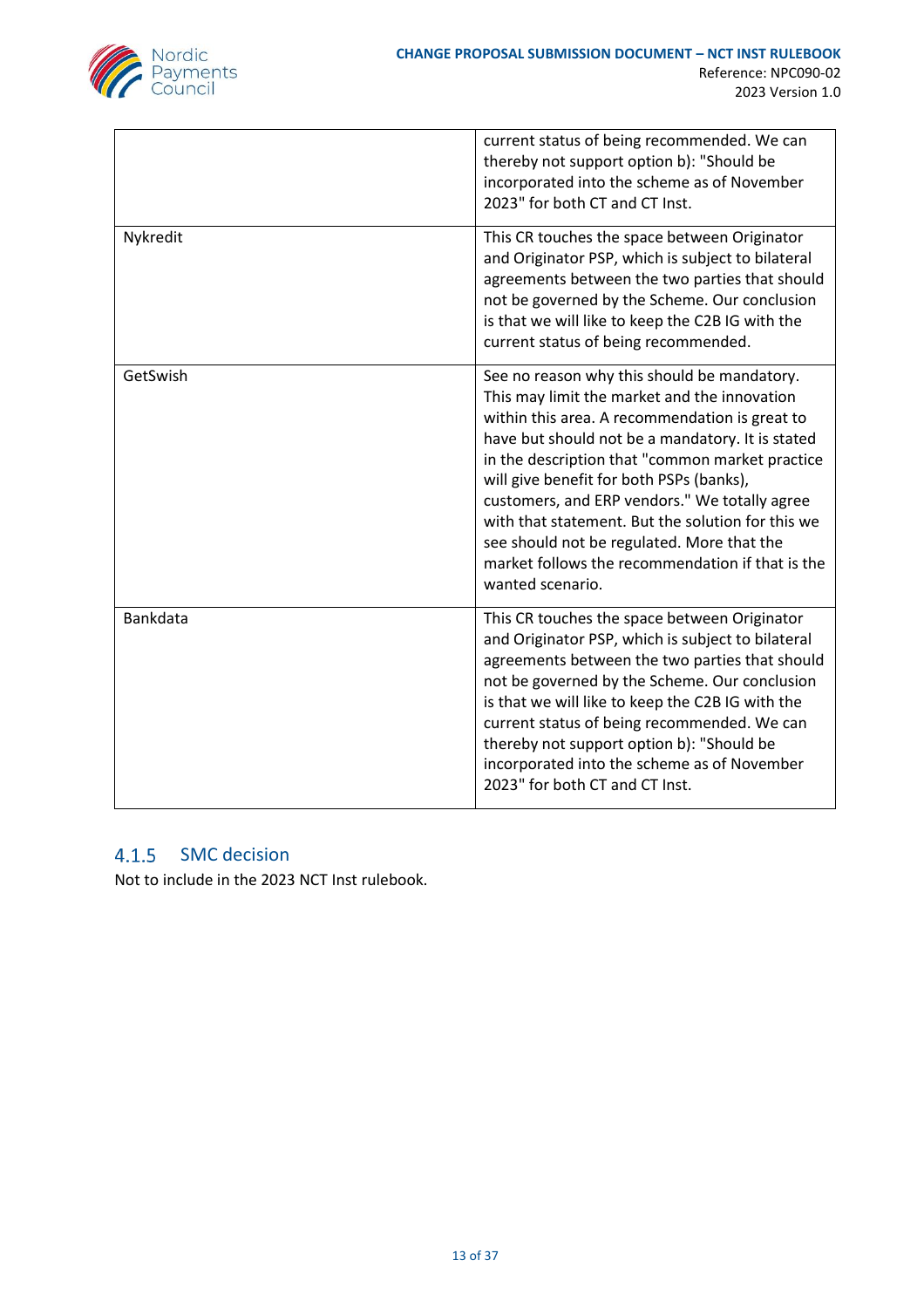

## <span id="page-13-0"></span>**4.2 #INST02 Frozen/reserved funds on Beneficiary's account in case of Recall request due to Fraud**

#### $4.2.1$ Description

This change request was made by Danske Bank A/S.

Funds from the original pacs.008 should be frozen/reserved automatically on the Beneficiary's account when the Request for Recall is received by the Beneficiary PSP (bank).

That will provide the Beneficiary PSP (bank) the necessary time to investigate the case, without the risk of the funds being moved to a different PSP (bank), before the beneficiary PSP (bank) reach a conclusion on whether to return the funds.

Additionally, the change request proposes that it should be possible to make a partial accept, allowing whatever is lowest of balance of account or amount transferred at creditors account.

That would improve the process since the Beneficiary PSP (bank) today must reject the recall and make a new NCT Inst transaction (pacs.008) if they want to return the funds that are available.

#### $4.2.2$ NCT & NCT Inst WG analysis and recommendation

Cannot be part the scheme as of November 2023 - option e.

The NCT & NCT Inst WG has considered this CR as two different parts.

The first part of the CR is the request for funds from the original pacs.008, which should be frozen/reserved automatically on the Beneficiary's account when the Request for Recall is received by the Beneficiary PSP (bank). There is no legal ground within the Nordic countries to allow this. Therefore this part of the CR cannot be included in the scheme.

The second part of the CR is the possibility to make a partial accept, allowing whatever is lowest of balance of the account or amount transferred at creditors account. The NCT & NCT Inst WG's reasoning is that a positive response to a request for recall should always return the full amount of the original transaction. Hence this cannot be a part of the existing scheme.

A negative response to a request for recall could however result in a transfer back of a partial amount as a new transaction after bilateral agreements. The NCT & NCT Inst WG recommends that this process of partial amount being return, should be further detailed in a clarification paper.

#### Rulebook Impact  $4.2.3$

No impact since not supported.

#### $4.2.4$ NCT & NCT Inst WG change proposal and explicit public consultation comments received

### **NCT & NCT Inst WG change proposal**

The vast majority of NPC scheme participants and other contributors to the 2023 public consultation supported the SMC recommendation that this change request cannot be part of the scheme (option e).

### **Explicit public consultation comments received**

No explicit comments were submitted.

#### $4.2.5$ SMC decision

Not to include in the 2023 NCT Inst rulebook.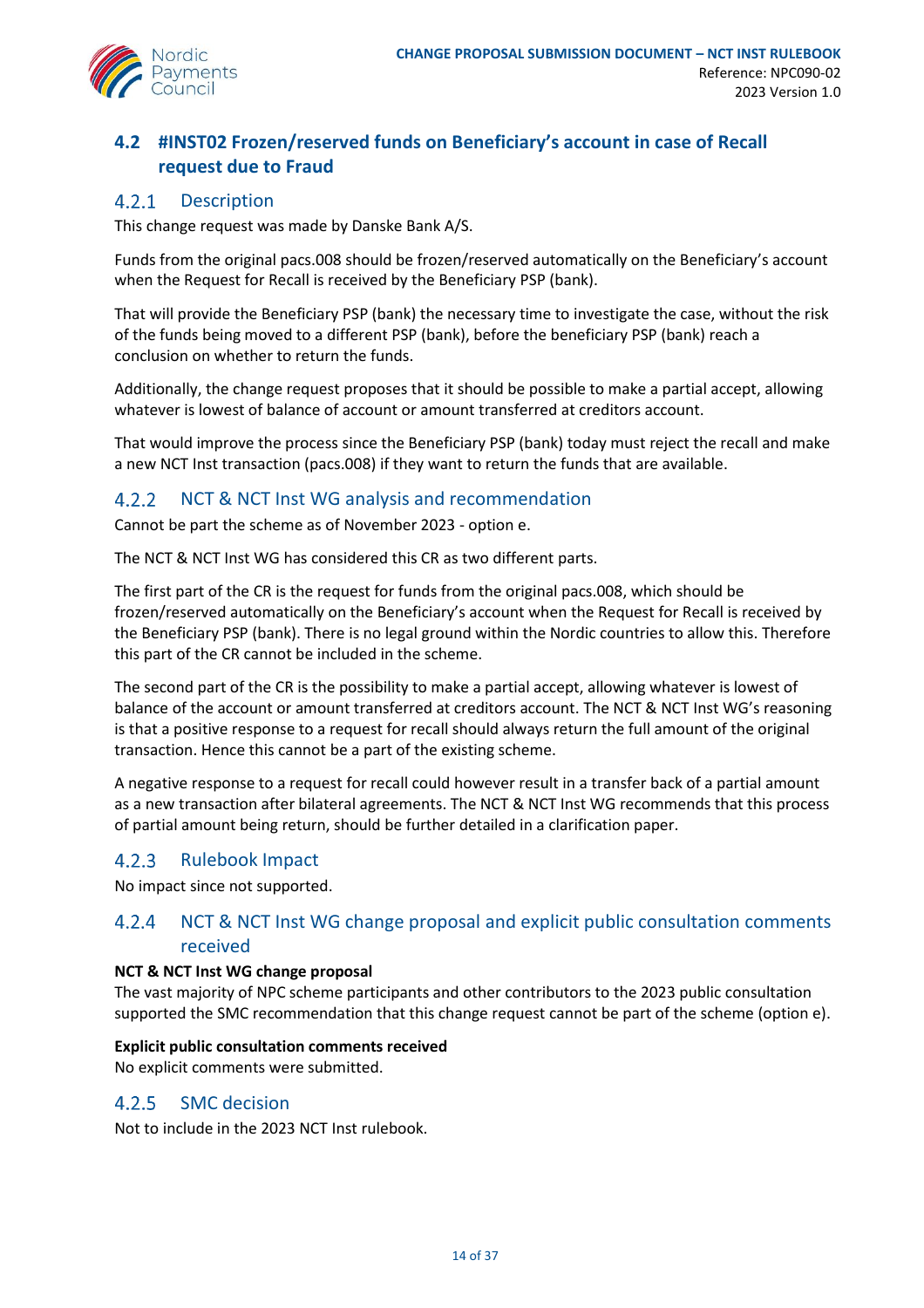## <span id="page-14-0"></span>**4.3 #INST03 Usage of Nordic letters**

#### $4.3.1$ Description

This change request was made by Sveriges Riksbank.

Regarding NCT Inst, one is allowed to use Nordic letters such as "å, ä, ö" in several fields, but RIX-INST will not manage Nordic letters in some fields because of more restricted validation in some fields.

This may be an issue because some payments will not be settled due Nordic letters in fields where it is not supported by RIX-INST. The Riksbank see a risk if they have a stricter validation in those fields than NCT Inst then their participants cannot fully follow NCT Inst scheme for Settlement. The Riksbank should not have stricter interpretation than NCT Inst, therefore they suggest;

*"A change in NCT Inst scheme in fields "GrpHd/MsgId", "PmtId/TxId" and "PmtId/InstrId" to only support UTF-8 characters in the same way as in SCT Inst scheme, i.e. no Nordic letters."* 

This restriction should not have any impact on the users.

#### $4.3.2$ NCT & NCT Inst WG analysis and recommendation

Should be incorporated into the scheme as of November 2023 - option b.

After some investigation NCT & NCT Inst WG concluded that the recommendation concerning this change request is for both NCT and NCT Inst rulebooks.

**All** elements related to **references, identifications and identifiers** should *only* contains UTF-8 characters (Latin characters). Scandinavian characters should only be allowed for name, address and remittance information.

The recommendation is to change in NCT Inst rulebook to align fully with SEPA and *only* allow UTF-8 characters according to:

- 1. EPC230-15 Clarification paper on the use of slashes in references, identifications and identifiers
- 2. EPC217-08 SEPA Requirements for Extended character set (UNICODE Subset) Best practices

#### $4.3.3$ Rulebook Impact

If this change request is supported, this will impact the rulebook as well as the implementation guidelines.

#### NCT & NCT Inst WG change proposal and explicit public consultation comments 4.3.4 received

### **NCT & NCT Inst WG change proposal**

The vast majority of NPC scheme participants and other contributors to the 2023 public consultation supported the SMC recommendation that this change request should be part of the scheme (option b).

| Contributor | <b>Comments received</b>                                                                                                                                                                                                                                          |
|-------------|-------------------------------------------------------------------------------------------------------------------------------------------------------------------------------------------------------------------------------------------------------------------|
| <b>Bits</b> | NPC NCT and NCT Inst Taskforce has discovered<br>the need of Nordic letters also for Regulatory<br>Reporting. Should be evaluated if this is included<br>in the suggested text or if update of text is<br>necessary, ex " And remittance related<br>information." |
|             |                                                                                                                                                                                                                                                                   |

### **Explicit public consultation comments received**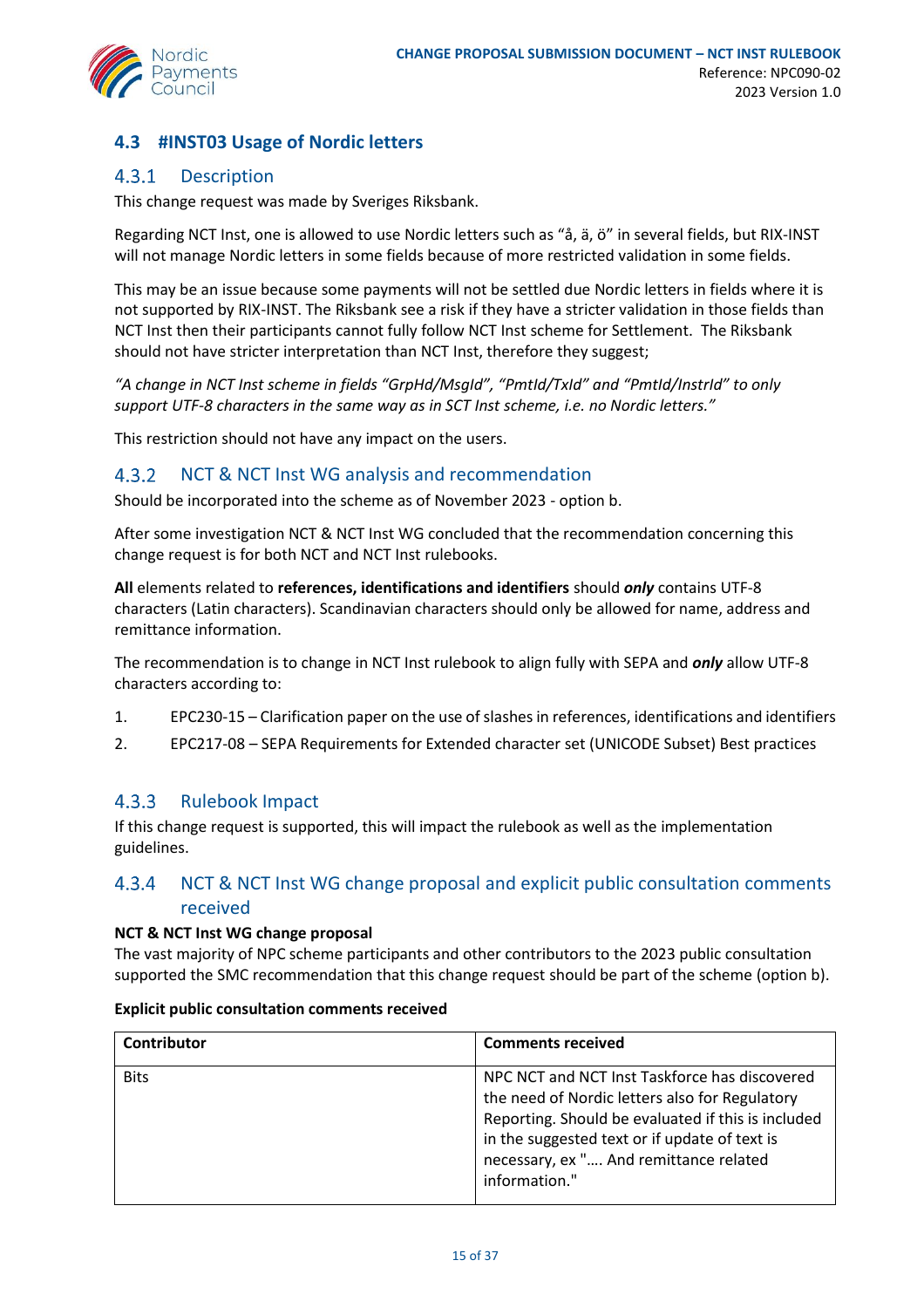

#### $4.3.5$ SMC decision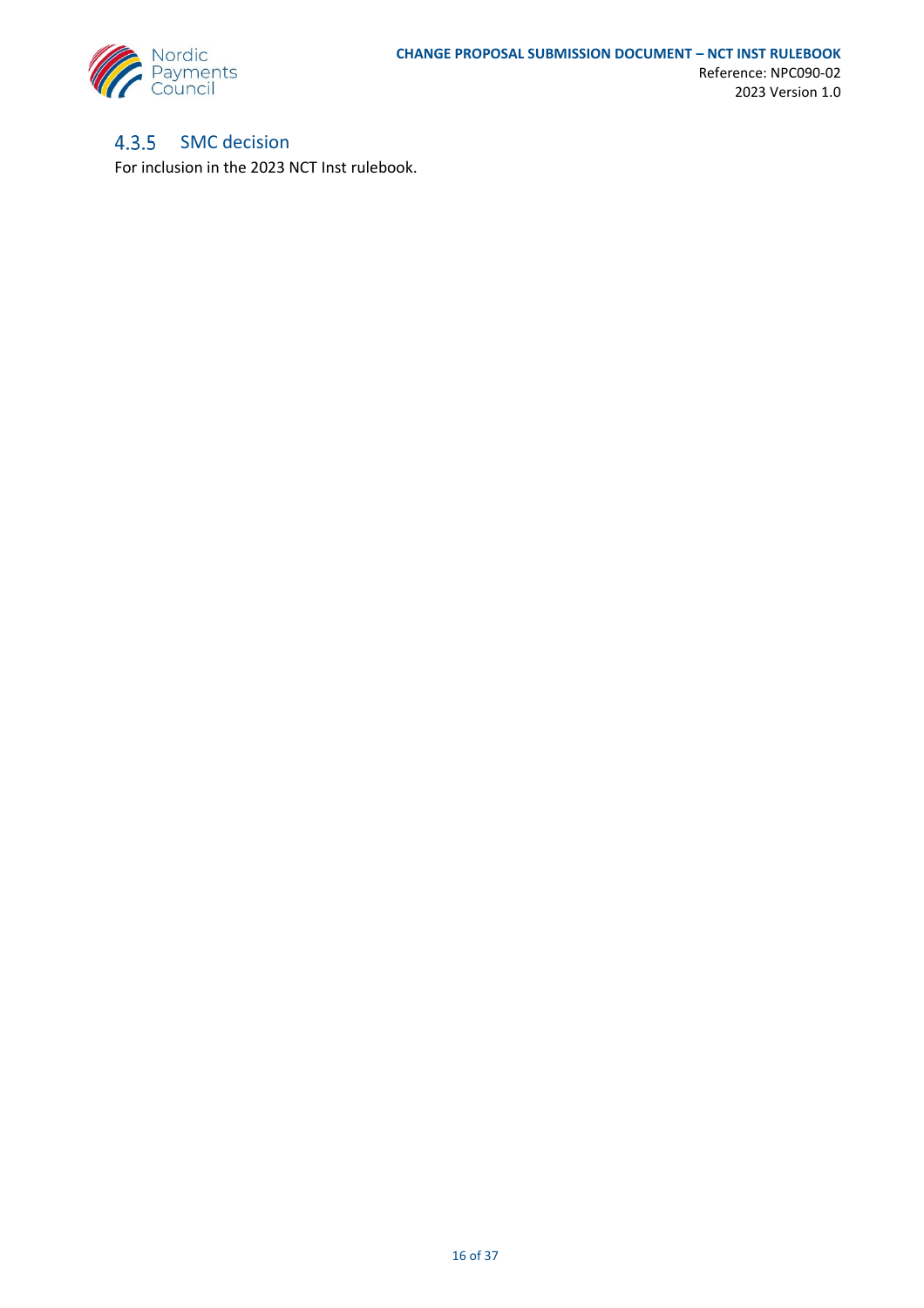

## <span id="page-16-0"></span>**4.4 #INST05 Usage of hyperlink**

#### $4.4.1$ Description

This change request was made by NPC NCT & NCT Inst WG.

It proposes to allow a hyperlink or external sources to be referenced in a NCT and NCT Inst Credit Transfer.

The suggestion is to open for the usage of a hyperlink (URL) to be included in the remittance information, both in a single NCT or NCT Inst, but also in a NCT transaction including ERI-option.

The suggestion is to allow pointers/references to external sources. The current chosen standard in the rulebook does not support pointers/references to external sources of information. In the current version of the rulebook, the chosen model is to carry all information within the payment message which is not always sufficient.

#### $4.4.2$ NCT & NCT Inst WG analysis and recommendation

Cannot be part of the existing scheme as of November 2023 - option e.

EPC decided to not include this CR in SCT and SCT Inst rulebooks 2023 version. They did however agree on a plan to investigate this further. EPC SEMWG will request formal assessments from the Legal Support Group (LSG), the SEM Standards Task Force (SEMSTF), and the Payment Security Support Group (PSSG) on the legal, standards and technical feasibility of supporting hyperlinks in SCT/SCT Inst transactions.

NCT & NCT Inst WG recommendation is to follow EPCs recommendation and not include this change request in NCT or NCT Inst scheme 2023 version but will closely follow EPCs work.

#### $4.4.3$ Rulebook Impact

No impact since not supported.

#### NCT & NCT Inst WG change proposal and explicit public consultation comments 4.4.4 received

### **NCT & NCT Inst WG change proposal**

The vast majority of NPC scheme participants and other contributors to the 2023 public consultation supported the SMC recommendation that this change request cannot be part of the scheme (option e).

### **Explicit public consultation comments received**

No explicit comments were submitted.

#### SMC decision 4.4.5

Not to include in the 2023 NCT Inst rulebook.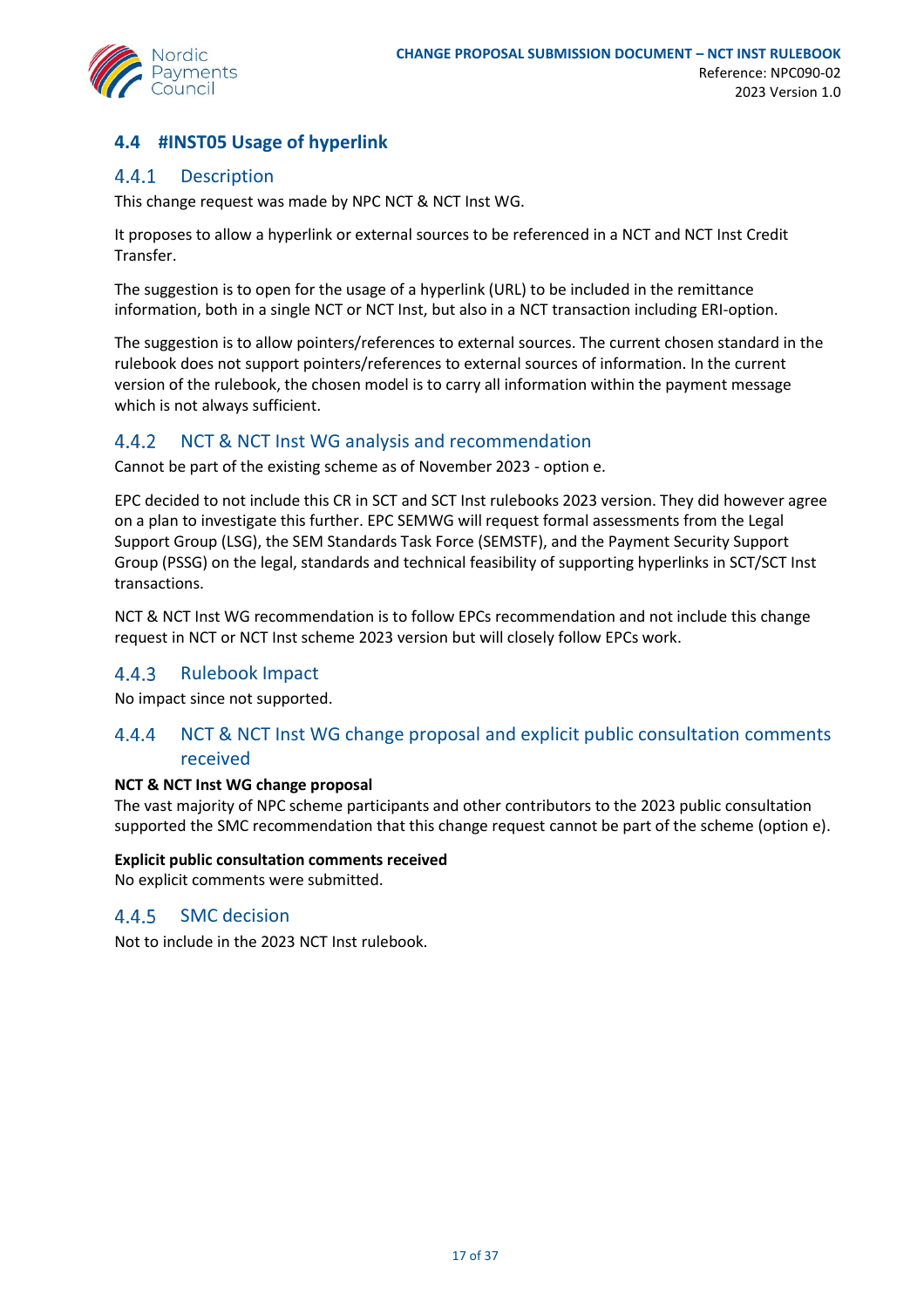

## <span id="page-17-0"></span>**4.5 #INST07 Alignment of attribute numbers across all NPC payment schemes**

#### $4.5.1$ Description

This change request was made by EPC SEMWG for introduction in SCT Inst rulebook 2021 version. The implementation will be done for SCT Inst rulebook 2023 version (EPC 2021 #16).

Each SEPA payment scheme rulebook describes a range of attributes (ATs) which compose a dataset to be used to execute a certain rulebook process. Under each rulebook, each AT has a unique sequence number. However, many AT descriptions are identical or similar in all four rulebooks but they all bear a different unique sequence number in each rulebook.

This is also relevant for NCT and NCT Inst schemes since there are deviations between NCT and NCT Inst schemes for attribute (ATs) numbers.

The proposal is to align the sequence number of these ATs between the NCT and NCT Inst rulebooks. This suggestion also includes the grouping of ATs and their subsequent sequence numbering into different AT sequence number categories. Each such category will have its own sequence number structure.

As this change concerns a format change but not a change to any functional or business rules, this change will be included in the change request #INST11 Migration to the 2019 version of the ISO 20022 messaging standard.

#### $4.5.2$ NCT & NCT Inst WG analysis and recommendation

Should be incorporated into the scheme as of November 2023 - option b.

The NCT & NCT Inst WG recommends going forward with this change request but to incorporate it in change request #INST11 Migration to the 2019 version of the ISO 20022 messaging standard.

#### $4.5.3$ Rulebook Impact

If this change request is supported, this will impact the rulebook as well as the implementation guidelines.

#### $4.5.4$ NCT & NCT Inst WG change proposal and explicit public consultation comments received

### **NCT & NCT Inst WG change proposal**

This change request is based on the EPC change request mentioned above. Unfortunately, the information regarding how the EPC would implement this change request came very late to the NPC. The change request involves updates in the rulebook and significant updates in the implementation guidelines but has been assessed to have no major technical impact for the implementation.

The NCT & NCT Inst WG has, together with the NPC Secretariat, assess that in order to reduce risk with making significant changes late in the process and since the sequence numbering has not technical impact, this change will be postponed to the next version of the NCT Inst rulebook.

The NCT & NCT Inst WG changes their proposal to: Cannot be part of the existing scheme as of November 2023 - option e. The change request will be postponed to the 2025 version of the scheme.

### **Explicit public consultation comments received**

No explicit comments were submitted.

#### SMC decision  $4.5.5$

Not to include in the 2023 NCT rulebook.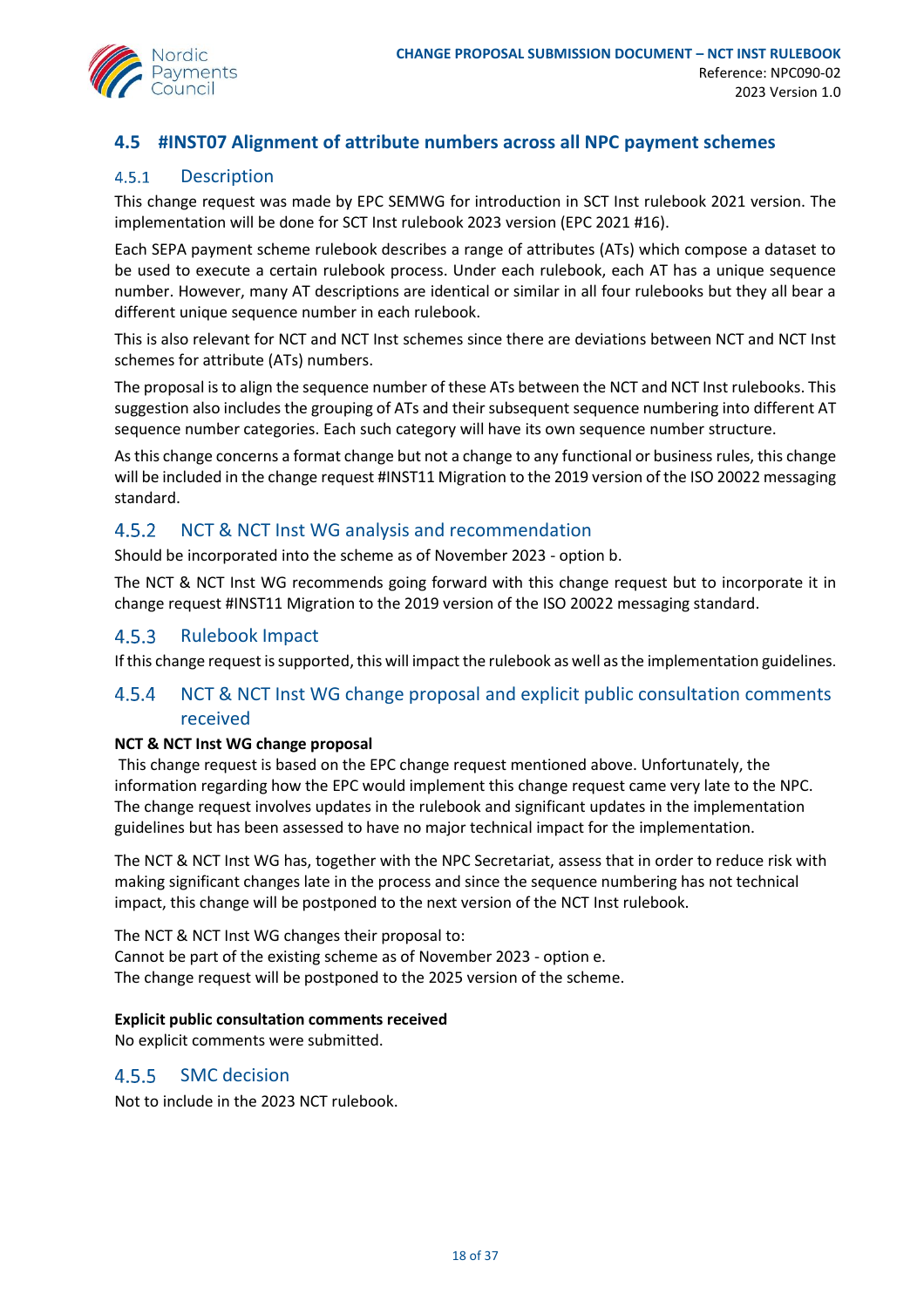

## <span id="page-18-0"></span>**4.6 #INST08 Alignment of Recall and RFRO datasets**

#### $4.6.1$ Description

This change request was made by the EPC SEMWG and introduced in SCT Inst Rulebook 2021 version (EPC 2021 #21).

A comparison has been done of the contents between the following datasets within the NCT rulebook and NCT Inst rulebooks:

- The 'Recall' datasets (DS-05 in both rulebooks)
- The 'Answer to Recall' datasets (DS-06 in both rulebooks)
- The 'Request for Recall by the Originator' (RFRO) datasets (DS-07 in the NCT rulebook and DS-08 in the NCT Inst rulebook respectively)
- The 'Response to the RFRO' datasets (DS-08 in the NCT rulebook and DS-09 in the NCT Inst rulebook respectively)
- The 'Recall' and the 'RFRO' datasets *within* each NCT rulebook
- The 'Answer to Recall' and the 'Response to the RFRO' datasets *within* each NCT rulebook

The aim of this change request is to harmonise the attributes in the datasets as much as possible for the Recall and the RFRO processes within the NCT Inst rulebook and between the two NPC rulebooks.

#### 4.6.2 NCT & NCT Inst WG analysis and recommendation

Should be incorporated into the scheme as of November 2023 - option b.

#### 4.6.3 Rulebook Impact

If this change request is supported, this will impact the rulebook as well as the implementation guidelines.

#### $4.6.4$ NCT & NCT Inst WG change proposal and explicit public consultation comments received

### **NCT & NCT Inst WG change proposal**

The vast majority of NPC scheme participants and other contributors to the 2023 public consultation supported the SMC recommendation that this change request should be part of the scheme (option b).

### **Explicit public consultation comments received**

No explicit comments were submitted.

#### $4.6.5$ SMC decision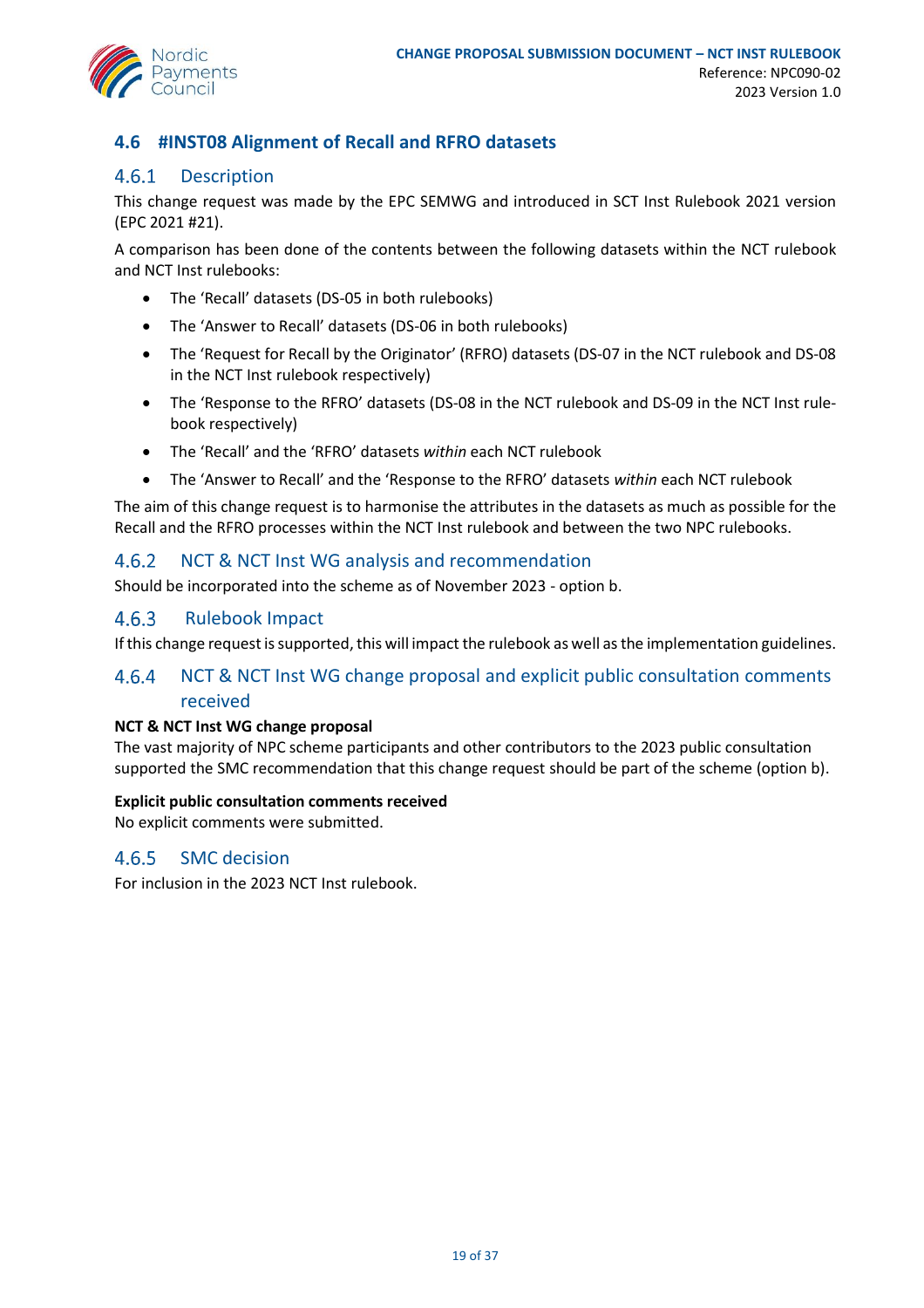

## <span id="page-19-0"></span>**4.7 #INST09 Inclusion of flowcharts for the RFRO procedure**

#### $4.7.1$ Description

This change request was made by the EPC SEMWG and introduced in SCT Inst rulebook 2021 version (EPC 2021 #23).

The suggestion is to add flowcharts to explain in a schematic way the procedural steps to be followed by the Originator PSP (bank) and the Beneficiary PSP (bank) when they receive a Request for Recall by the Originator (RFRO). This change request does not cover any concrete changes to the procedural steps themselves.

#### $4.7.2$ NCT & NCT Inst WG analysis and recommendation

Should be incorporated into the scheme as of November 2023 - option b.

#### $4.7.3$ Rulebook Impact

If this change request is supported, this will impact the rulebook.

#### $4.7.4$ NCT & NCT Inst WG change proposal and explicit public consultation comments received

### **NCT & NCT Inst WG change proposal**

The vast majority of NPC scheme participants and other contributors to the 2023 public consultation supported the SMC recommendation that this change request should be part of the scheme (option b).

### **Explicit public consultation comments received**

No explicit comments were submitted.

#### $4.7.5$ SMC decision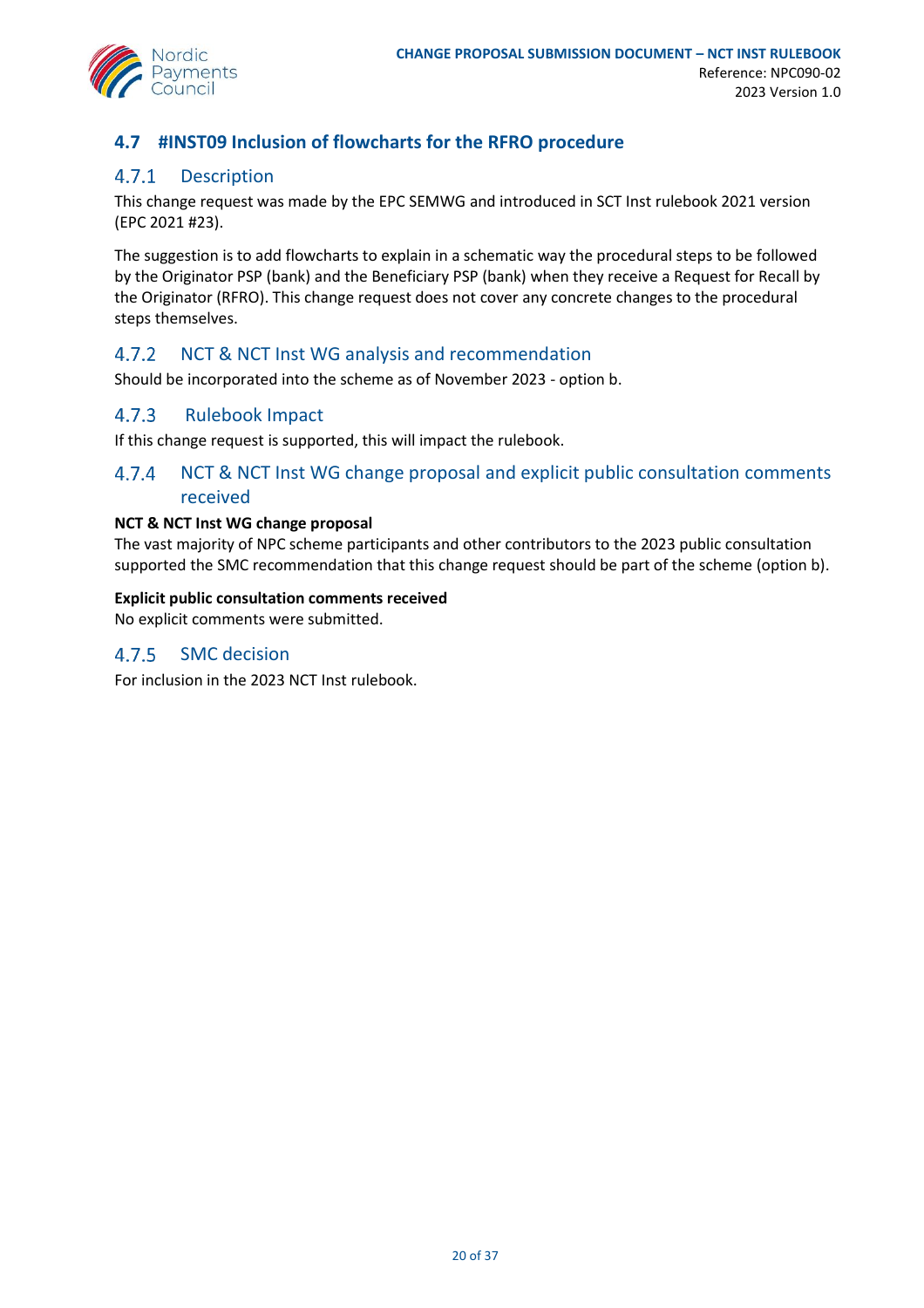

## <span id="page-20-0"></span>**4.8 #INST10 Linking an NCT Inst transaction with a preceding Request-to-Pay message**

#### 4.8.1 Description

This change request was made by the EPC Request-to-Pay Multi-stakeholder Group (RTP MSG) and introduced in SCT Inst rulebook 2021 version (EPC 2021 #27).

The change request aims to link an NCT Inst instruction and transaction with a preceding Request-To-Pay (RTP) message.

The intention is to base the RTP message under the RTP scheme on the ISO 20022 message pain.013.001.07 (CreditorPaymentActivationRequest). The Creditor sending party sends the RTP message to the Debtor receiving party. The successful transmission of the RTP message will trigger an NCT Inst instruction from the Debtor (Originator under the NCT Inst scheme) to the Creditor (Beneficiary under the NCT Inst scheme).

The parties that create and further process the NCT Inst instruction need to make a distinction between an NCT Inst instruction resulting from the receipt and acceptance of an RTP message, and other NCT Inst "standalone" instructions:

- The Originator and the Originator PSP (bank) need to keep a trace of the preceding RTP message in the NCT Inst instruction to facilitate the retrieval of the commercial/purchase transaction for which the NCT Inst payment is done;
- The Beneficiary and the Beneficiary PSP (bank) need to reconcile the RTP message sent with the NCT Inst payment received. They can use a reference to the RTP message in the NCT Inst transaction to distinguish RTP-initiated NCT Inst transactions from other NCT Inst transactions. This would limit the lookup into RTP data stores to the ones already identified as resulting from RTP messages.

The change request introduces a few modifications to the attributes AT-44 'The purpose of the NCT Inst Instruction', AT-41 'Originator reference of the NCT Inst instruction' and AT-45 'Category purpose of the NCT Inst Instruction'.

#### 4.8.2 NCT & NCT Inst WG analysis and recommendation

Should be incorporated into the scheme as of November 2023 - option b.

The EPC has developed a Request-to-Pay (RTP) scheme rulebook for publication on the EPC website by November 2020 going in effect in April 2021 for version 1.0. This RTP rulebook will consist of a set of rules, practices and standards that makes it possible for PSP and non-PSP entities to join, participate and operate in the RTP scheme. The RTP scheme will be based on the ISO 20022 standard, separate from the EPC SEPA payment schemes, covering a set of basic functions. The RTP scheme rulebook will be subject to a public consultation for a 2.0 version that is expected to be published in November 2021. It is expected that EPC RTP rulebook will be currency agnostic for version 2.0 and will then be able to be used by the Nordics. It is therefore a need to introduce these changes and alignments for NCT and NCT Inst rulebook to.

#### Rulebook Impact 4.8.3

If this change request is supported, this will impact the rulebook as well as the implementation guidelines.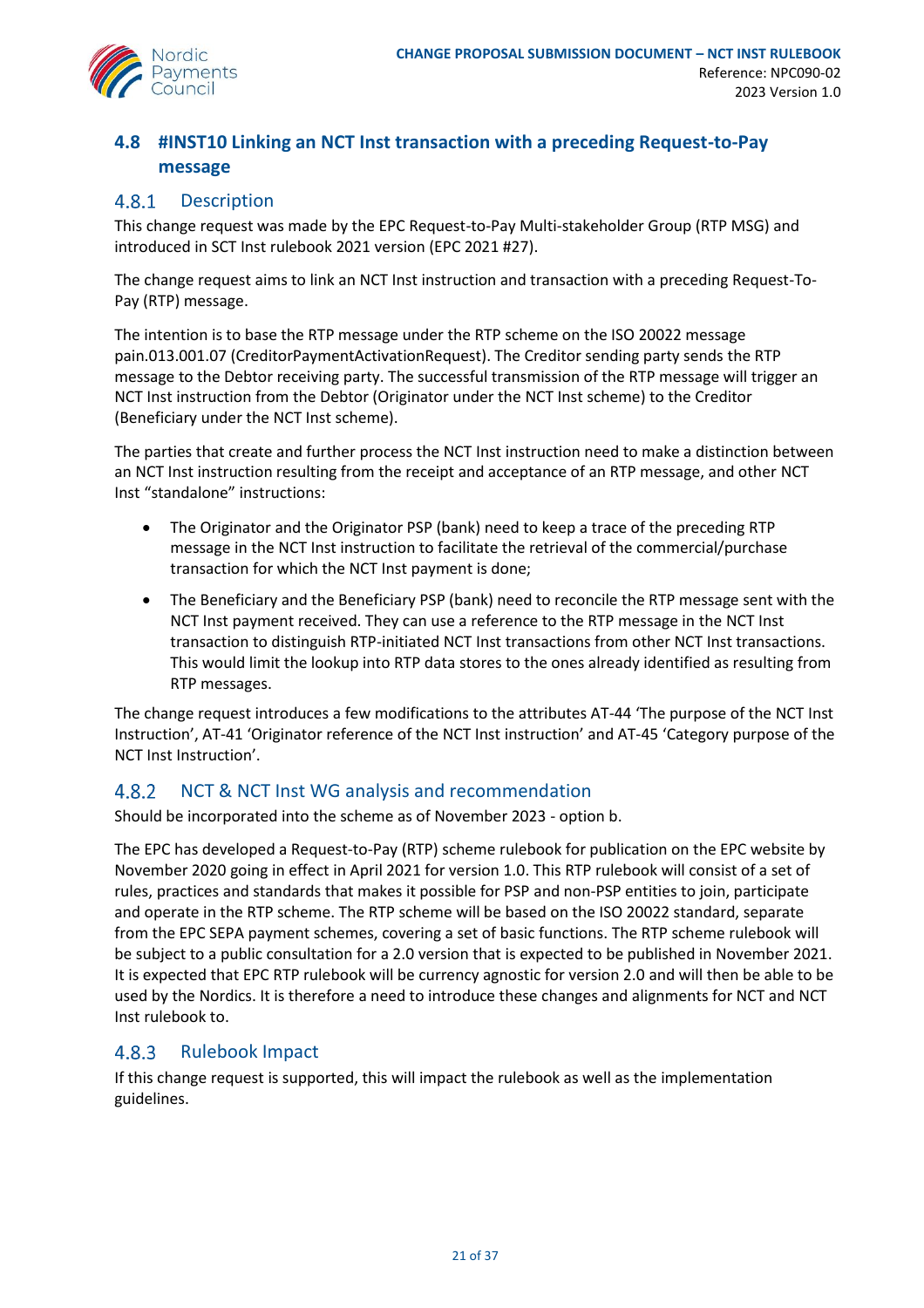

#### 4.8.4 NCT & NCT Inst WG change proposal and explicit public consultation comments received

### **NCT & NCT Inst WG change proposal**

The vast majority of NPC scheme participants and other contributors to the 2023 public consultation supported the SMC recommendation that this change request should be part of the scheme (option b).

### **Explicit public consultation comments received**

No explicit comments were submitted.

#### $4.8.5$ SMC decision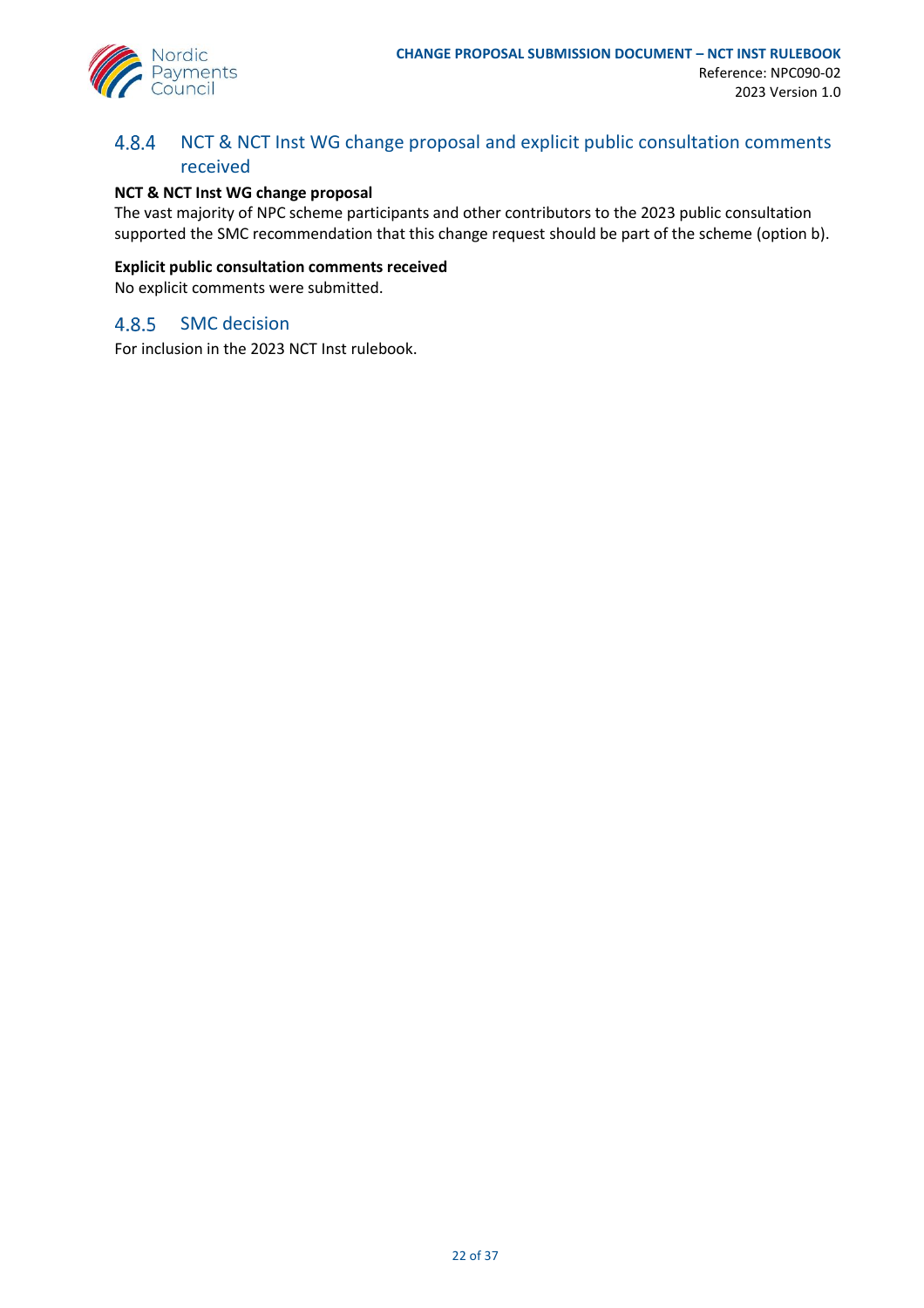

## <span id="page-22-0"></span>**4.9 #INST11 Migration to the 2019 version of the ISO 20022 messaging standard**

#### $4.9.1$ Description

This change request was made by the EPC SEMWG for SCT Inst rulebook 2021 version, the implementation will be done in SCT Inst rulebook 2023 version (EPC 2021 #20).

For the launch of the various EPC SEPA payment schemes in January 2008, November 2009 and November 2017, the EPC selected the 2009 version of the ISO 20022 XML-based messaging standard. The EPC has noted new payment market developments for which the 2009 version of the ISO standard is not suitable to support.

Furthermore, throughout the years, the EPC SEPA payment schemes have already covered a variety of ISO 20022 versions for messages between these payment schemes. If the future rulebooks would include new business procedures or if existing procedures could be amended or extended, messages based on a more recent ISO 20022 version may have to be used adding further variety.

When NPC developed the NCT and NCT Inst scheme during 2019 and 2020 they were based on SEPA payment schemes 2019 version and thereby also 2009 ISO 20022 message standard.

The NPC proposes to follow EPC and migrate the NCT and NCT Inst schemes to the 2019 version of the ISO 20022 standard as it is suitable to support new payment features and to align and base all current rulebook messages on one and the same ISO 20022 version.

The ISO version migration will be a big-bang migration, i.e. no transitional period will be foreseen. This means that both NCT and NCT Inst payment schemes participants offering ISO 20022 message-based payment services to their customers, must then support the 2019 version as of November 2023.

On the other hand, the (corporate) customers may still use another ISO version to exchange payment transactions in an XML format with their PSPs if so bilaterally agreed.

A high-level analysis between the 2009 and the 2019 pain, pacs and camt messages used in the 2 NPC payment scheme rulebooks can be found on the NPC website on the [following link.](https://www.nordicpaymentscouncil.org/media/1263/npc-analysis-of-upgrading-to-iso-2019-version-10.pdf)

#### 4.9.2 NCT & NCT Inst WG analysis and recommendation

Should be incorporated into the scheme as of November 2023 - option b.

#### 4.9.3 Rulebook Impact

If this change request is supported, this will impact the rulebook as well as the implementation guidelines.

#### 4.9.4 NCT & NCT Inst WG change proposal and explicit public consultation comments received

### **NCT & NCT Inst WG change proposal**

The vast majority of NPC scheme participants and other contributors to the 2023 public consultation supported the SMC recommendation that this change request should be part of the scheme (option b).

### **Explicit public consultation comments received**

No explicit comments were submitted.

#### $4.9.5$ SMC decision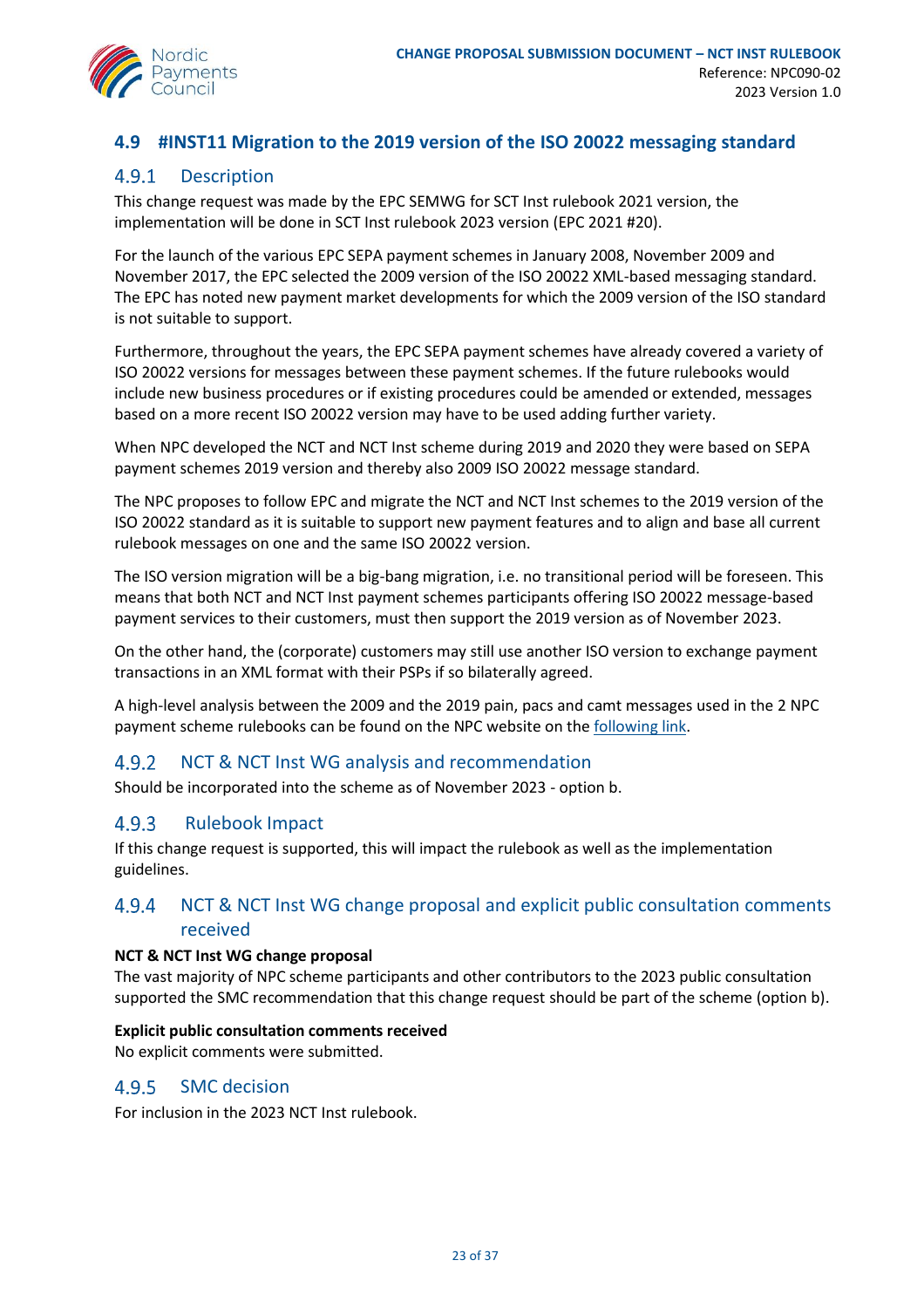

## <span id="page-23-0"></span>**4.10 #INST12 Replacement of the term Bank with PSP and updated Customer definition**

## 4.10.1 Description

This change request was made by the EPC Legal Support Group (LSG) and introduced in SCT Inst rulebook 2021 version (EPC 2021 #43).

The suggestion is to replace the term "Bank" with the term "PSP" in NCT and NCT Inst rulebooks to formally reflect the changes introduced by PSD2 to the categories of institutions that can offer payment services, and the variety in PSP categories that are eligible to adhere to the NPC payment schemes.

This proposal will lead to term changes in the rulebooks, the related Implementation Guidelines and the various rulebook annexes (scheme options, risk management, the SMIR). It also covers the inclusion of the definition "PSP" and the amendment of the term "Customer".

### 4.10.2 NCT & NCT Inst WG analysis and recommendation

Should be incorporated into the scheme as of November 2023 - option b.

### 4.10.3 Rulebook Impact

If this change request is supported, this will impact the rulebook as well as the implementation guidelines.

## 4.10.4 NCT & NCT Inst WG change proposal and explicit public consultation comments received

### **NCT & NCT Inst WG change proposal**

The vast majority of NPC scheme participants and other contributors to the 2023 public consultation supported the SMC recommendation that this change request should be part of the scheme (option b).

**Explicit public consultation comments received**

No explicit comments were submitted.

### 4.10.5 SMC decision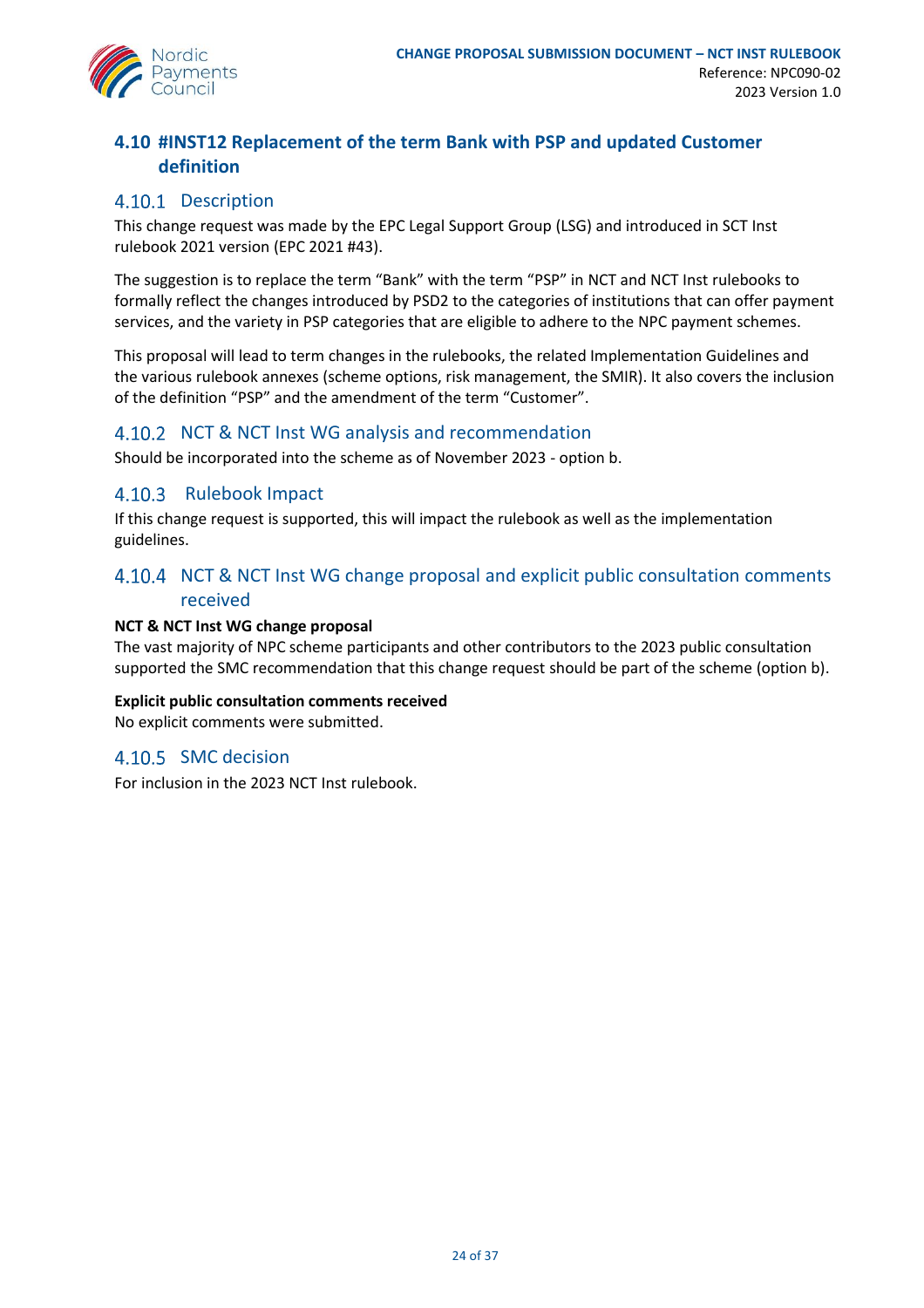

## <span id="page-24-0"></span>**4.11 #INST13 Usage of 'Fraud' reason code up to 13 months under the Recall procedure**

## 4.11.1 Description

This change request was made by the EPC SEMWG and introduced in SCT Inst rulebook 2021 version (EPC 2021 #11)

The NCT Inst rulebook prescribes that the originator PSP (bank) can initiate the Recall procedure in case of a fraudulent originated NCT Inst instruction.

However, the use of the Recall procedure has a limited timespan i.e. the Originator PSP (bank) must send out the Recall within the period of ten banking business days following the execution date of the initial NCT Inst transaction subject to the Recall. It may well happen that the Originator only detects a fraudulent NCT Inst instruction and/or escalates this fraud to the Originator PSP (bank) after this first period of ten days has passed.

The suggestion is that a Recall request can be done up to 13 months following the execution date of the initial NCT Inst transaction. The extension of this timeline for a Recall request applies only for the reason code 'Fraud'; the current 10 banking business days continue to apply for the reasons 'Technical reason' and 'Duplicate'.

## 4.11.2 NCT & NCT Inst WG analysis and recommendation

Should be incorporated into the scheme as of November 2023 - option b.

## 4.11.3 Rulebook Impact

If this change request is supported, this will impact the rulebook as well as the implementation guidelines.

## 4.11.4 NCT & NCT Inst WG change proposal and explicit public consultation comments received

### **NCT & NCT Inst WG change proposal**

The vast majority of NPC scheme participants and other contributors to the 2023 public consultation supported the SMC recommendation that this change request should be part of the scheme (option b).

### **Explicit public consultation comments received**

No explicit comments were submitted.

### 4.11.5 SMC decision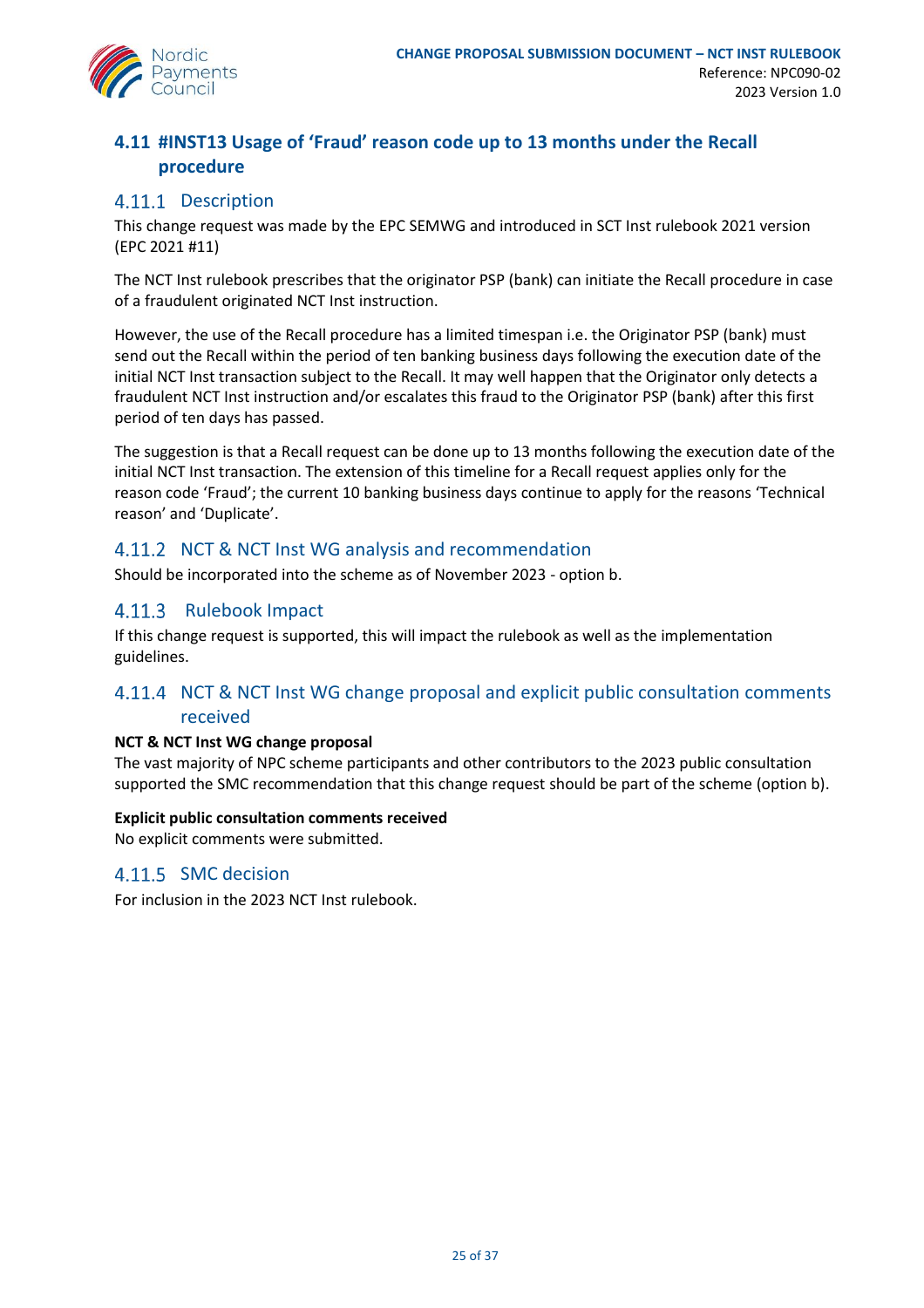

## <span id="page-25-0"></span>**4.12 #INST14 Possibility to provide a future execution date and time**

## 4.12.1 Description

This change request was made by EPC SEMWG and introduced in SCT Inst rulebook 2021 version (EPC 2021 #19).

The dataset DS-01 'Customer-to-PSP (bank) Credit Transfer Information' of the NCT Inst rulebook gives the Originator the possibility to submit an NCT Inst instruction through a pain.001 message with a future execution date.

The attribute AT-07 'The Requested Execution Date of the SCT Inst Instruction' supports this feature in DS-01. However, the Originator may wish that the Originator PSP (bank) executes its NCT Inst instruction not only at a well-defined future date but also at a precise time (hh:mm:ss.sss) during that day. This may be suitable for various reasons.

This scenario will be possible with the 2019 ISO 20022 version of pain.001 that will be introduced for NCT Inst scheme 2023 version. 2019 ISO 20022 version will be implemented in CR #INST11.

### 4.12.2 NCT & NCT Inst WG analysis and recommendation

Should be incorporated into the scheme as of November 2023 - option b.

### 4.12.3 Rulebook Impact

If this change request is supported, this will impact the rulebook as well as the implementation guidelines.

## 4.12.4 NCT & NCT Inst WG change proposal and explicit public consultation comments received

### **NCT & NCT Inst WG change proposal**

The vast majority of NPC scheme participants and other contributors to the 2023 public consultation supported the SMC recommendation that this change request should be part of the scheme (option b).

### **Explicit public consultation comments received**

No explicit comments were submitted.

## 4.12.5 SMC decision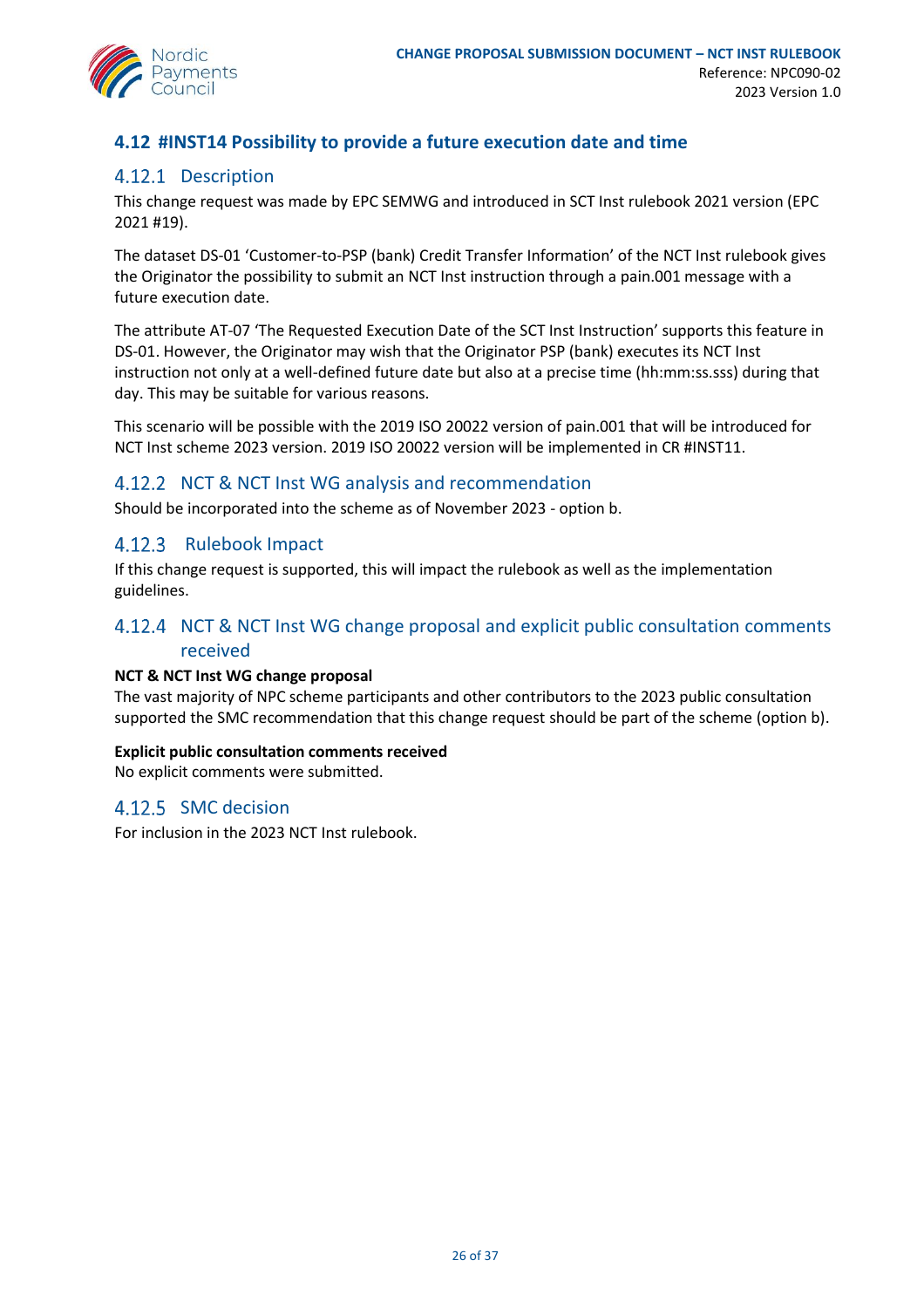

## <span id="page-26-0"></span>**4.13 #INST15 Introduction of a credit notification message for Beneficiary, camt.054**

## 4.13.1 Description

This change request was made by EPC SEMWG and introduced in SCT Inst rulebook 2021 version (EPC 2021 #21).

The rulebook section 1.4 'Conceptual workflow of an SCT Inst' specifies that the Beneficiary PSP (bank) may inform the Beneficiary about the Funds Made Available to the Beneficiary. The information itself and the execution time for such information are not within the scope of the scheme (see Step II).

The corporate and merchant NCT Inst end users point out the need for a standardized way of notifying the Beneficiaries about the availability of the funds on their accounts. They would no longer have to regularly check the account balances or the statements to determine if the funds have been booked on the account before releasing the goods or starting with the services.

The suggestion is to introduce a positive credit notification message based on the ISO 20022 standard for a successfully executed NCT Inst transaction. This will be relevant for the Inst rulebook and in a tobe created 'PSP (bank)-to-Customer' chapter in the existing NCT Inst scheme Customer-to-PSP (bank) implementation guidelines (C2B IGs). For such notification the camt.054 will be used.

The implementation of this positive credit notification message will be **recommended only**. NCT Inst beneficiaries and their beneficiary PSP (bank) will be free to agree on the use of camt.054 or not.

### 4.13.2 NCT & NCT Inst WG analysis and recommendation

Should be incorporated into the scheme as of November 2023 - option b.

The NCT & NCT Inst WG suggests incorporating the change request into the scheme (option b) entering into effect as of November 2021.

### 4.13.3 Rulebook Impact

If this change request is supported, this will impact the rulebook as well as the implementation guidelines.

## 4.13.4 NCT & NCT Inst WG change proposal and explicit public consultation comments received

### **NCT & NCT Inst WG change proposal**

The vast majority of NPC scheme participants and other contributors to the 2023 public consultation supported the SMC recommendation that this change request should be part of the scheme (option b).

### **Explicit public consultation comments received**

No explicit comments were submitted.

## 4.13.5 SMC decision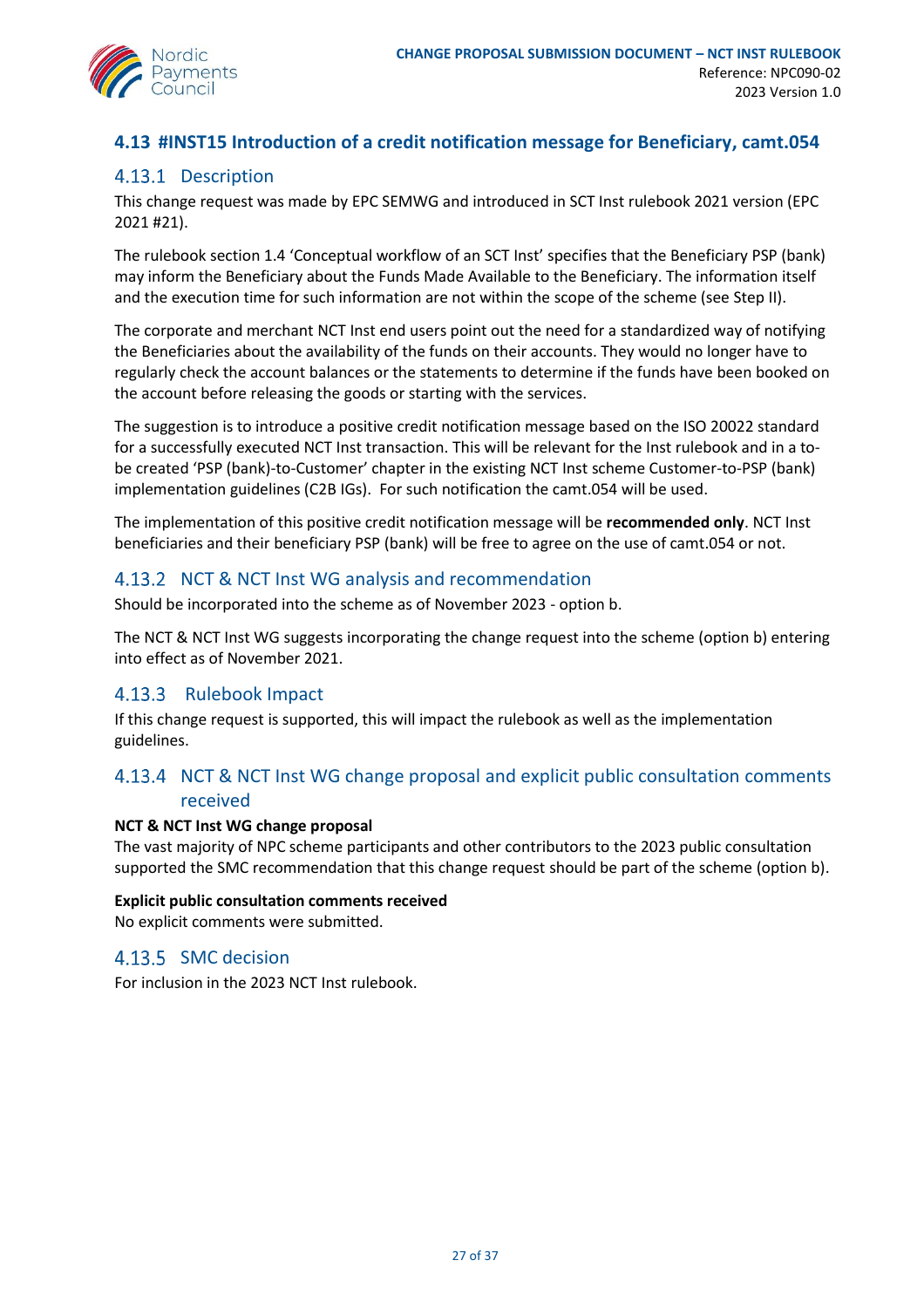

## <span id="page-27-0"></span>**4.14 #INST19 Change of the term 'Customer'**

## 4.14.1 Description

This change request was made by EPC SEMWG and is recommended to be introduced in SCT Inst rulebook 2023 version (EPC 2023 #03).

As of the SCT Inst 2021 rulebook, the term 'Customer' is currently defined as "*A physical or legal entity that is not active in the business of providing payment accounts used for the execution of payments and that is therefore not eligible for scheme participation*".

The definition in the SCT Inst 2021 rulebook and its limitation does not make sufficiently clear that also an PSP is entitled and may act in the capacity of an Originator or Beneficiary. A good example are the payments an PSP (bank) makes with respect to salary payments, office rent etc.

Furthermore, reflections have been made whether the term 'Customer' is appropriate to cover use cases in which PSPs (banks) are making a payment as Originator and/or as Beneficiary on behalf of their ultimate customers.

The suggestion is to i) drop the notion of 'Customer' as a single defined term under the scheme and to replace it across the rulebook with 'Originator' or 'Beneficiary' where appropriate, ii) to amend the terms 'Originator' and 'Beneficiary', and iii) to introduce/amend the term 'Payment Account'.

The NCT Inst Rulebook defines a customer as a 'Non-bank Originator or Beneficiary'. The suggestion is to change this definition to *'a natural or legal person making use of a payment service in the capacity of Originator or Beneficiary*' and align with the new suggested definition for the SCT Inst Rulebook.

## 4.14.2 NCT & NCT Inst WG analysis and recommendation

Should be incorporated into the scheme as of November 2023 - option b.

## 4.14.3 Rulebook Impact

If this change request is supported, this will impact the rulebook as well as the implementation guidelines.

## 4.14.4 NCT & NCT Inst WG change proposal and explicit public consultation comments received

### **NCT & NCT Inst WG change proposal**

The vast majority of NPC scheme participants and other contributors to the 2023 public consultation supported the SMC recommendation that this change request should be part of the scheme (option b).

Due to comments from their overseer decide to change the original scope of this CR which the NPC will also follow. These are the main changes:

- The term customer is changed to Payment Service User (PSU) with an updated definition compared to the previous customer definition
- Definitions of Originator and Beneficiary is updated
- Payment Account definition is updated
- In section 5.7 and 5.8 two additional bullets are added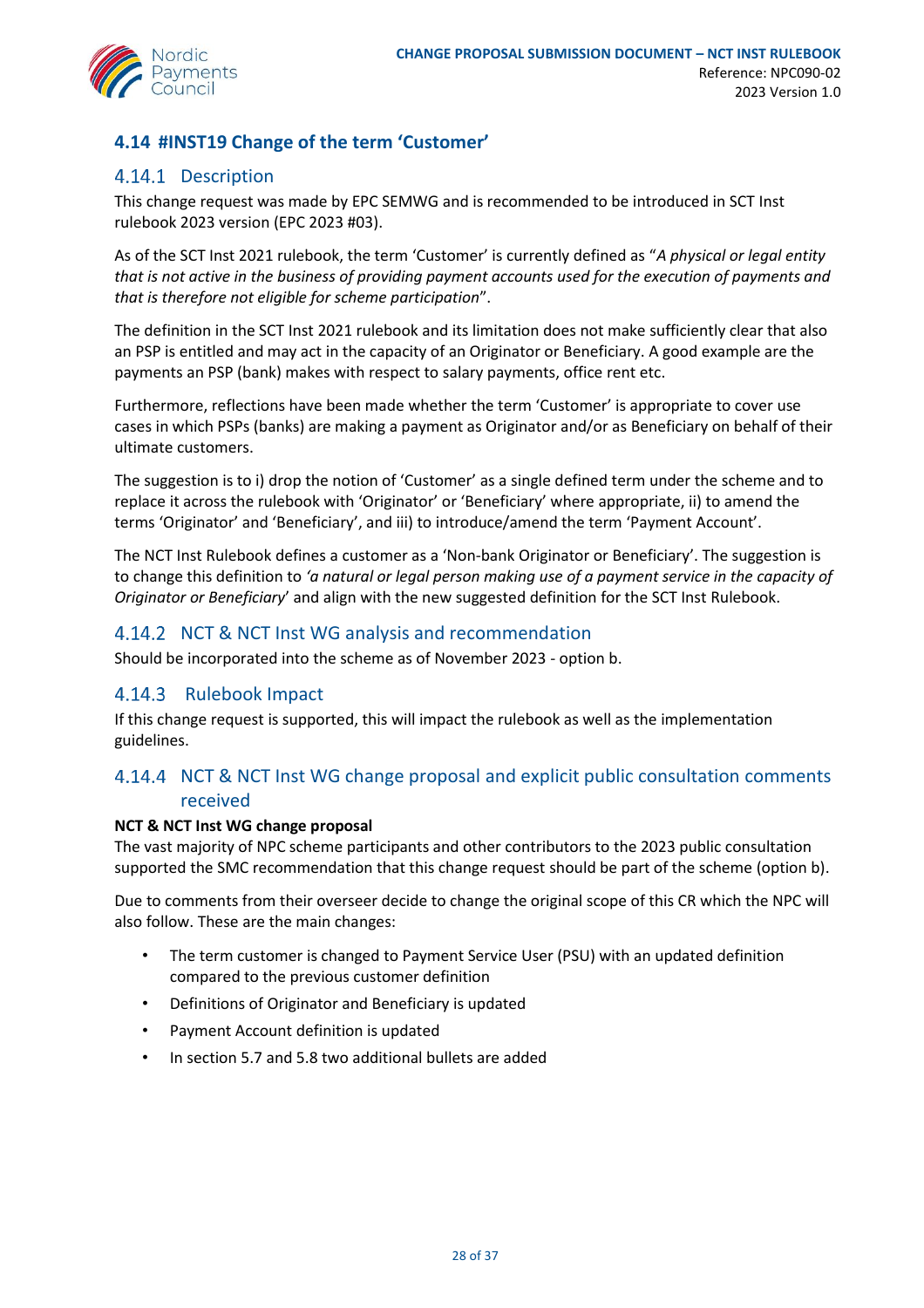

### **Explicit public consultation comments received**

| Contributor | <b>Comments received</b>                                                                     |
|-------------|----------------------------------------------------------------------------------------------|
| Danske Bank | Please note that EPC has decided to pause a<br>similar CR due to concerns from the Overseer. |

*Note from the NPC Secretariat: the similar CR has now been agreed in the EPC and the NPC will make the same changes as the EPC.* 

### 4.14.5 SMC decision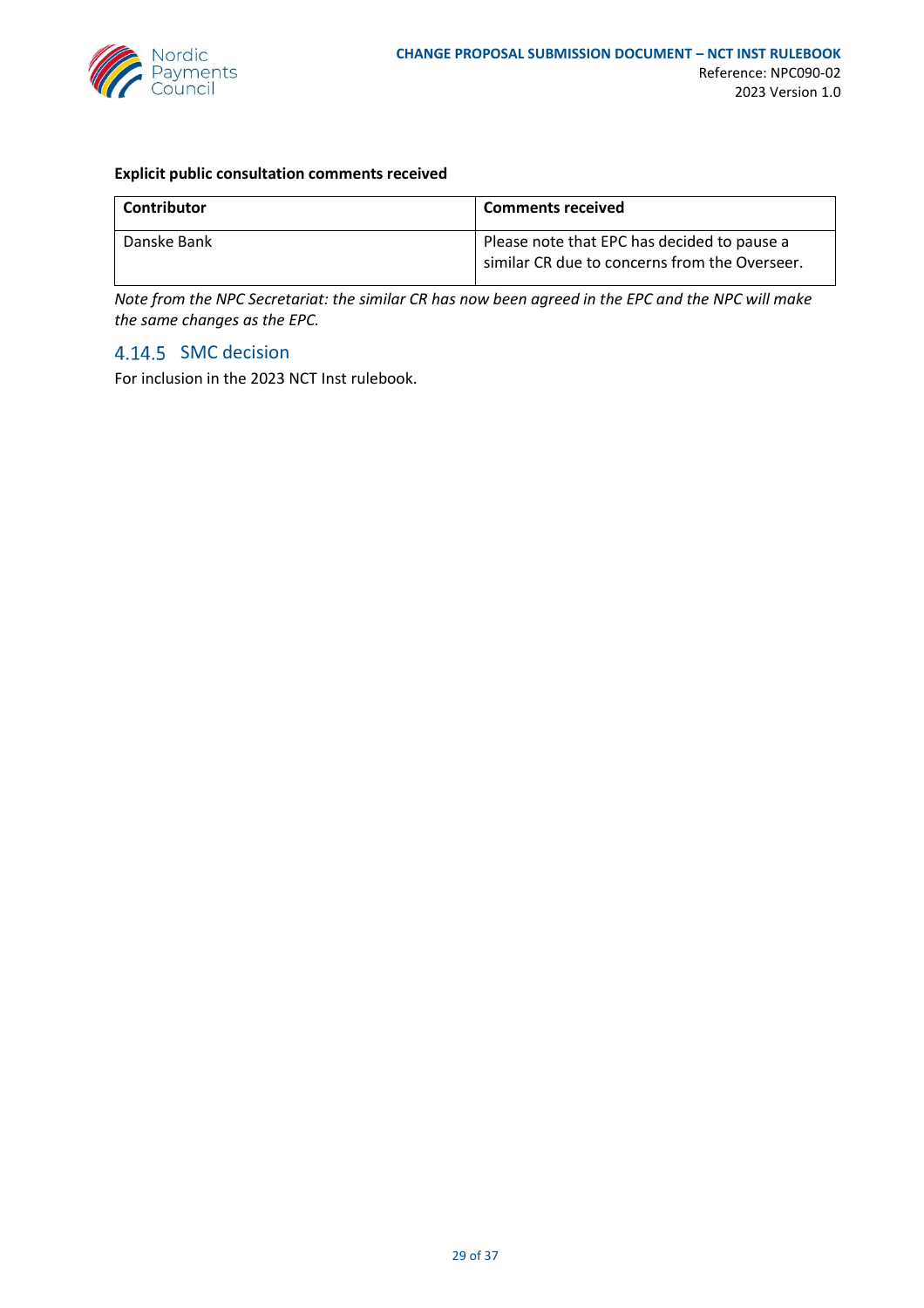

## <span id="page-29-0"></span>**4.15 #INST20 Provision of structured addresses of the payment end user**

## 4.15.1 Description

This change request was made by EPC SEMWG and is recommended to be introduced in SCT Inst rulebook 2023 version (EPC 2023 #6).

The first part of the suggestion is to allow payment end users to send a structured address of

- The payer (i.e. the Originator in NCT and NCT Inst transactions and/or
- The payee (i.e. the Beneficiary in NCT and NCT Inst transactions

in electronic Customer-to-PSP files based on at least the relevant NPC Customer-to-PSP (bank) Implementation Guidelines for NCT and NCT Inst transactions as of November 2023. From that same date, also NPC payment scheme participants are allowed to provide structured addresses in their inter-PSP (bank) NPC payment messages and r-transactions.

In view of the above, the second part of the suggestion is that as of the November 2023 NPC payment scheme rulebooks, all scheme participants must be able to support the delivery of structured addresses when payment end users and scheme participants want a structured address in their outgoing and incoming NPC payment transactions. From November 2023 onwards, scheme participants cannot reject NPC payment transactions only due to the inclusion of a structured address.

The use of an unstructured address will still be possible and supported by the NPC payment schemes until November 2025.

The period between November 2023 and November 2025 should be used by payment end users to upgrade their payment-related systems/applications and to organise the migration from the use of unstructured to structured addresses in their databases to avoid a big bang migration in November 2025 and possible rejects of NPC payment transactions.

The third part of the suggestion is that as of the November 2025 entry-into-force date of all NPC payment scheme rulebooks, the use of the structured address will become mandatory for Inter-PSP (bank) payment messages where applicable, and for payment end users when they send electronic Customer-to-PSP (bank) files based at least on the relevant NPC Customer-to-PSP (bank) Implementation Guidelines. The use of an unstructured address will no longer be allowed and will hence lead to rejects.

With the exclusive use of structured addresses as of November 2025, the NPC payment schemes will be aligned with the deadline set for the use of the structured address under the CBPR+ specifications. These specifications define how ISO 20022 should be used for cross-border payments and cash reporting on the SWIFT network. The SWIFT community decided to move cross-border and correspondent banking from SWIFT MT messages to ISO 20022 standard-based XML messages by November 2025.

The use of structured addresses in NPC payment transactions, gives the potential to reduce errors in payment processing, regulatory screening, and reconciliation, thereby increasing the straight throughprocessing of NPC payment transactions.

### 4.15.2 NCT & NCT Inst WG analysis and recommendation

Should be incorporated into the scheme as of November 2023 - option b.

### 4.15.3 Rulebook Impact

If this change request is supported, this will impact the rulebook as well as the implementation guidelines.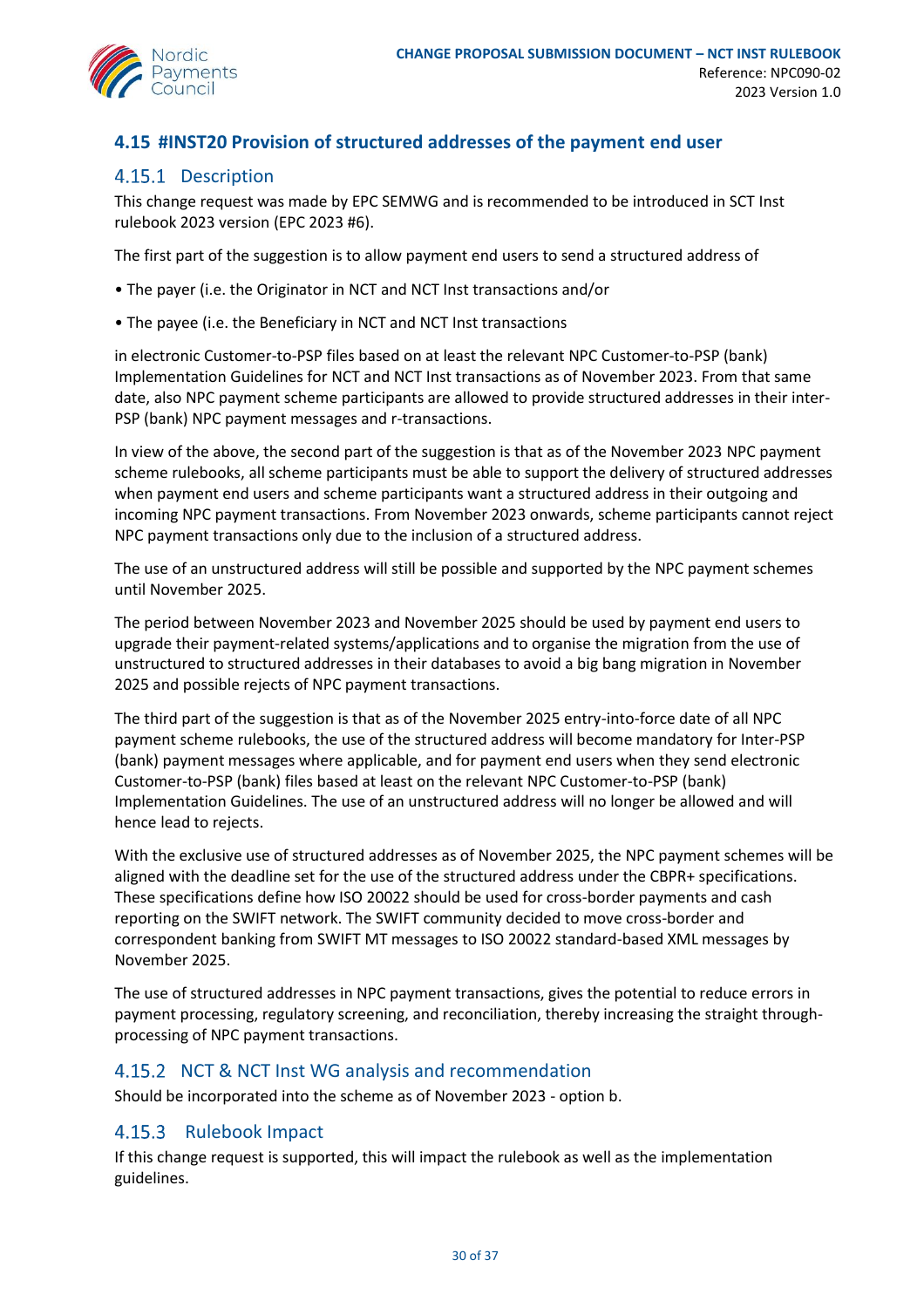

## 4.15.4 NCT & NCT Inst WG change proposal and explicit public consultation comments received

### **NCT & NCT Inst WG change proposal**

The vast majority of NPC scheme participants and other contributors to the 2023 public consultation supported the SMC recommendation that this change request should be part of the scheme (option b).

### **Explicit public consultation comments received**

No explicit comments were submitted.

### 4.15.5 SMC decision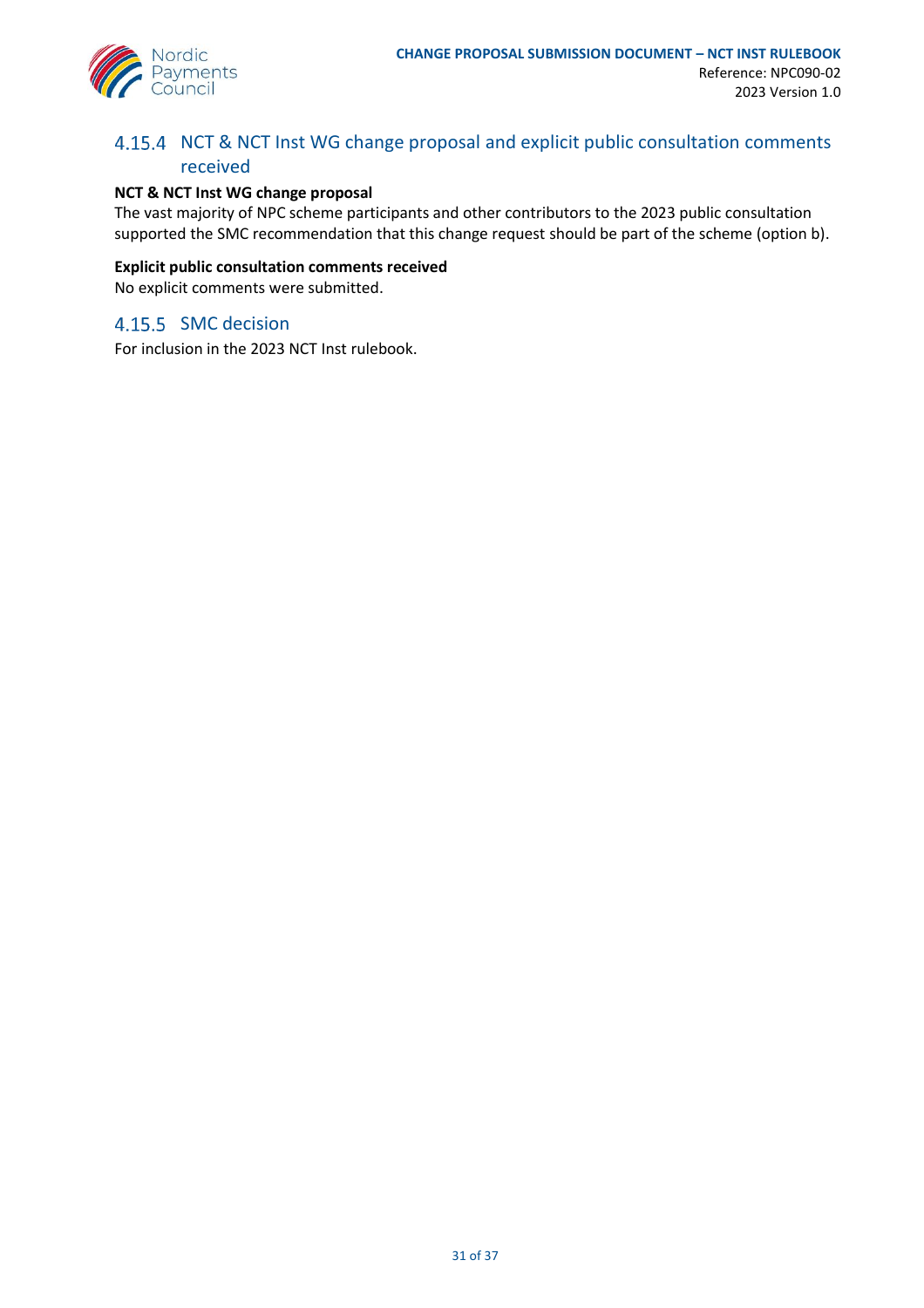

## <span id="page-31-0"></span>**4.16 #INST22 Clarification on charges**

## 4.16.1 Description

This change request was made by EPC SEMWG and is recommended to be introduced in SCT Inst rulebook 2023 version (EPC 2023 #08).

Charges are entirely out of the scope of the NPC payment scheme rulebooks. They are subject to the PSPs' commercial charging policies, which depending on where the PSP(s) involved in the transaction is/are located, are subject to applicable law.

For intra-EEA SEPA transactions and NPC transactions occurring between PSPs located in different EEA countries, these policies are subject to the Regulation (EC) 924/2009. Accordingly, charges within and to/from a non-EEA SEPA country remain only subject to applicable national law and the relevant transparency and information requirements between scheme participants and their customers under the SEPA payment scheme rulebooks.

This is not the case for transactions to/from a PSP located in a non-EEA SEPA country, which being third countries from the European law perspective are not subject to the provisions of the Regulation (EC) 924/2009. Accordingly, charges within and to/from a non-EEA SEPA country remain only subject to applicable national law and the relevant transparency and information requirements between scheme participants and their customers under the SEPA payment scheme rulebooks.

The suggestion is to make a few changes to the rulebook for transparency and clarification purposes.

## 4.16.2 NCT & NCT Inst WG analysis and recommendation

Should be incorporated into the scheme as of November 2023 - option b.

The additions are only for transparency and clarification purposes.

### 4.16.3 Rulebook Impact

If this change request is supported, this will only impact the rulebook.

## 4.16.4 NCT & NCT Inst WG change proposal and explicit public consultation comments received

### **NCT & NCT Inst WG change proposal**

The vast majority of NPC scheme participants and other contributors to the 2023 public consultation supported the SMC recommendation that this change request should be part of the scheme (option b).

### **Explicit public consultation comments received**

No explicit comments were submitted.

### 4.16.5 SMC decision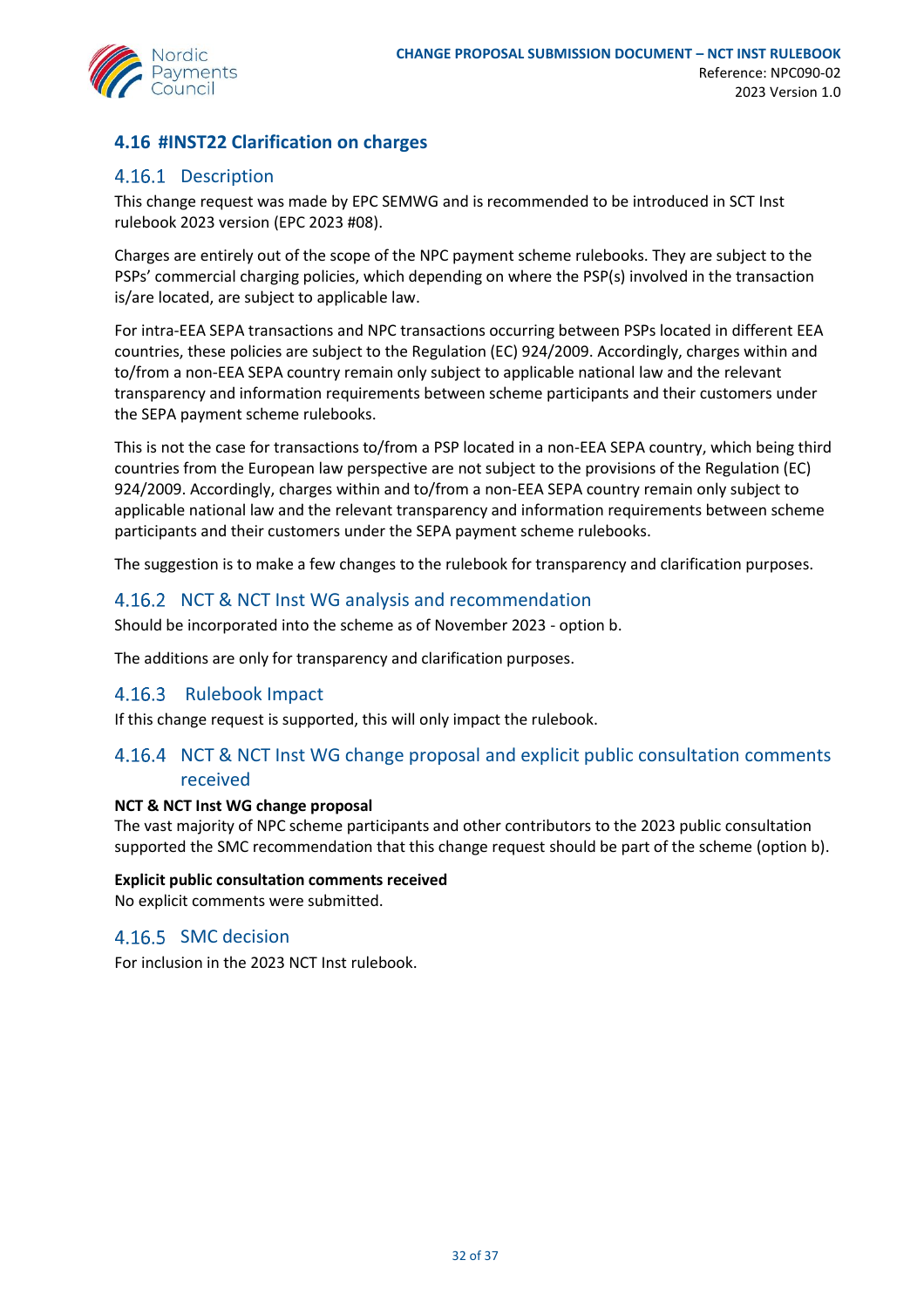

## <span id="page-32-0"></span>**4.17 #INST23 Inclusion of Alias and Proxy as optional attributes**

## 4.17.1 Description

This change request was made by NPC NCT & NCT Inst WG to be included in SCT Inst rulebook 2023 version (EPC 2023 #11).

The contributor suggests including an Alias and a Proxy as optional attributes in the SCT Inst scheme in

- The Customer-to-PSP space via the dataset DS-01 Customer-to-PSP SEPA Credit Transfer Information;
- The inter-PSP space via the datasets DS-02 Inter-PSP Payment Dataset and DS-03 Reject or Return SEPA Credit Transfer;
- The PSP-to-Customer space via the dataset DS-04 PSP-to-Customer SEPA Instant Credit Transfer Information.

The Alias and Proxy do not replace the IBAN but are an addition to the IBAN, at least for the inter-PSP payment dataset.

An Alias or Proxy can be used on the Originator side when the Originator uses an Alias or Proxy in relation to the Originator's account in the payment initiation, and on the Beneficiary's side using an Alias or Proxy to identify the Beneficiary's account instead of using an IBAN.

The change request describes in detail e.g., the current use of such Aliases and Proxies in the Nordic countries, the potential business benefits, and the impact for the Customer-to-PSP and the inter-PSP space.

Since Alias and Proxy already exists in NCT Inst Rulebook this suggestion does not imply any changes in the NCT Inst Rulebook.

### 4.17.2 NCT & NCT Inst WG analysis and recommendation

Should be incorporated into the scheme as of November 2023 - option b.

Details on how this change request will be implemented will be outlined with CR #INST11 Migration to ISO2019 version, since the 2019 version of ISO includes new elements for Proxy.

### 4.17.3 Rulebook Impact

If this change request is supported, this will impact the implementation guidelines.

## 4.17.4 NCT & NCT Inst WG change proposal and explicit public consultation comments received

### **NCT & NCT Inst WG change proposal**

The vast majority of NPC scheme participants and other contributors to the 2023 public consultation supported the SMC recommendation that this change request should be part of the scheme (option b).

#### **Explicit public consultation comments received**

No explicit comments were submitted.

### 4.17.5 SMC decision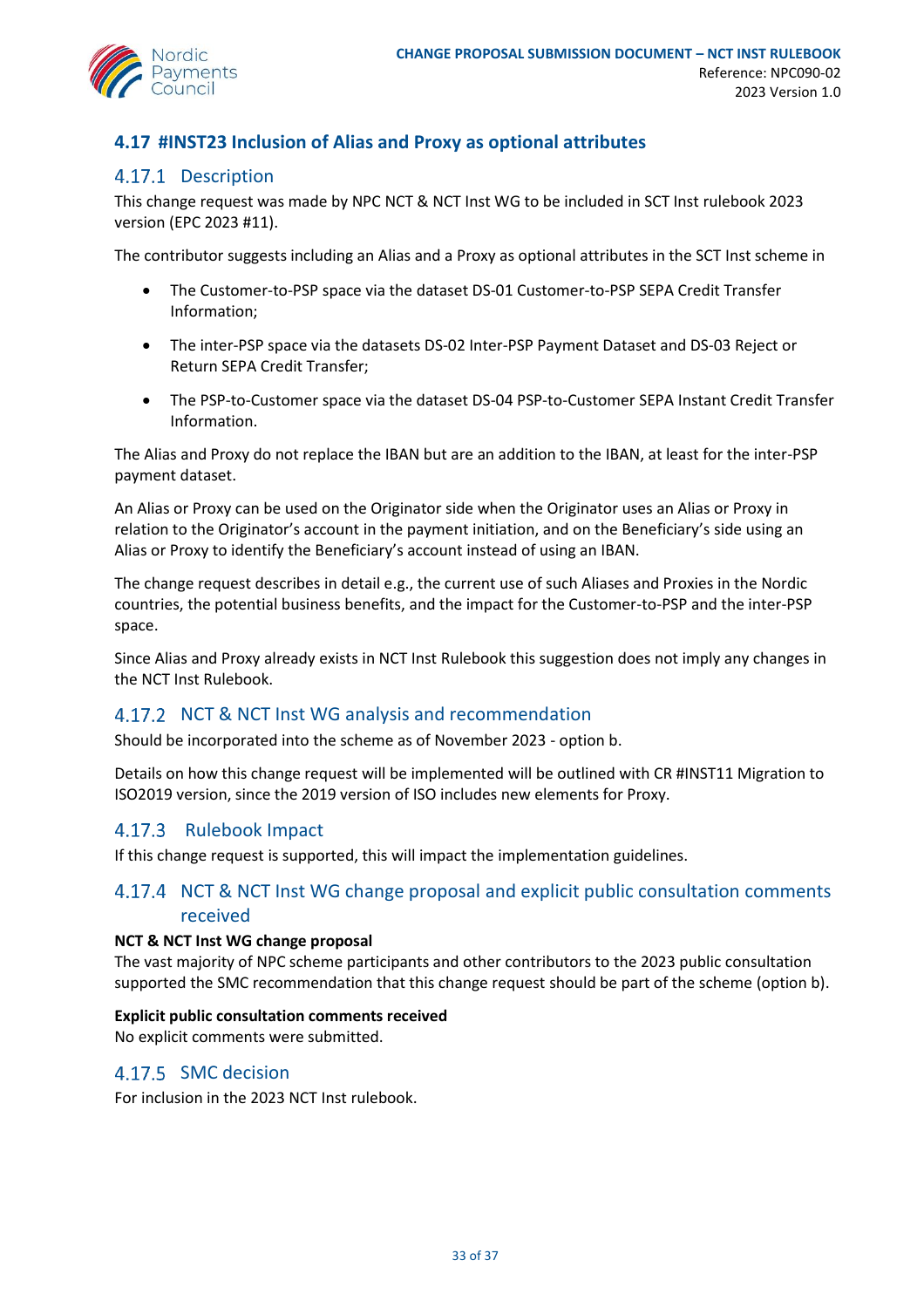

## <span id="page-33-0"></span>**5 Changes for Regulatory Reasons**

As the NPC is under the legal obligation to ensure compliance of the rulebooks with all legislation, proposed changes to the rulebooks under this section are not subject to public consultation. They are included in this document for information but the contributors to this public consultation can comment on these changes. This change is qualified as "*Change for Regulatory Reasons*" within the meaning of Section 4.2.9 of the SMIRs, due to legal amendments that "*necessitate the urgent alignment of the schemes with such rules and regulations*".

In the EPC 2021 SCT Inst Scheme, the writing regarding eligibility criteria in section 5.4 has been updated for regulatory reasons. For detailed information regarding this change, see chapter 5 in the **EPC117-20** Change Proposal Submission document 2020 document on th[e following link.](https://www.europeanpaymentscouncil.eu/sites/default/files/kb/file/2020-11/EPC117-20%20v1.0%20Change%20Proposal%20Submission%20Document%20after%202020%20public%20consultation%20on%20SCT%20Inst%20change%20requests.pdf)

The NPC Legal Support Group has assessed this EPC change and recommends that the NPC align the writing in section 5.4 with the writing in the SCT and SCT Inst Rulebooks. The updates do not have any material impact on the NPC eligibility criteria.

The proposed updated writing in section 5.4, second paragraph. List items 3-7 indicated in red will be replaced with a new writing for list item 3, as detailed below.

" … *Applicants which fall within one of the following categories shall be deemed automatically to be eligible under this section:*

- *1. A credit institution which is authorised in accordance with Article 8 (1) of Directive 2013/36/EU by a state which is a member of the European Economic Area;*
- *2. The institutions referred to in points (2) to (23) of Article 2 (5) of Directive (EU) 2013/36/EU;*
- *3. Institutions/entities/undertakings, incorporated in a non-EEA country to which the geographical scope of the SEPA payment schemes has been extended, that have been licensed by the relevant National Competent Authority in accordance with the applicable requirements, and are listed under the document [11].*
- *3. A bank which is authorised in accordance with Article 3 of the Federal Law on Banks and Savings Banks of 8 November 1934 by the Swiss Financial Market Supervisory Authority (FINMA);*
- *4. A bank which is authorised by the Central Bank of San Marino in accordance with Article 7, Part I, Title II, of the Sammarinese Law No. 165 (approved on November 17th 2005) and with Regulation No. 07 of 2007;*
- *5. An undertaking incorporated in Jersey and registered with the Jersey Financial Services Commission to conduct deposit-taking business under the Banking Business (Jersey) Law 1991;*
- *6. An undertaking incorporated in Guernsey and registered with the Guernsey Financial Services Commission to conduct deposit-taking business under the Banking Supervision (Bailiwick of Guernsey) Law 1994; or*
- 7. *An undertaking incorporated in the Isle of Man and licensed by the Isle of Man Financial Services Authority to conduct deposit-taking business under the Isle of Man Financial Services Act 2008*  $\cdots$

*For information document [11] is refering to the EPC409-09 EPC list of countries and territories included in the SEPA Schemes' geographical scope.* 

Since this change is included in this document for information, the contributors to this public consultation can comment on these changes. Therefor no comments or suggestions are added here.

#### $5.1.1$ SMC decision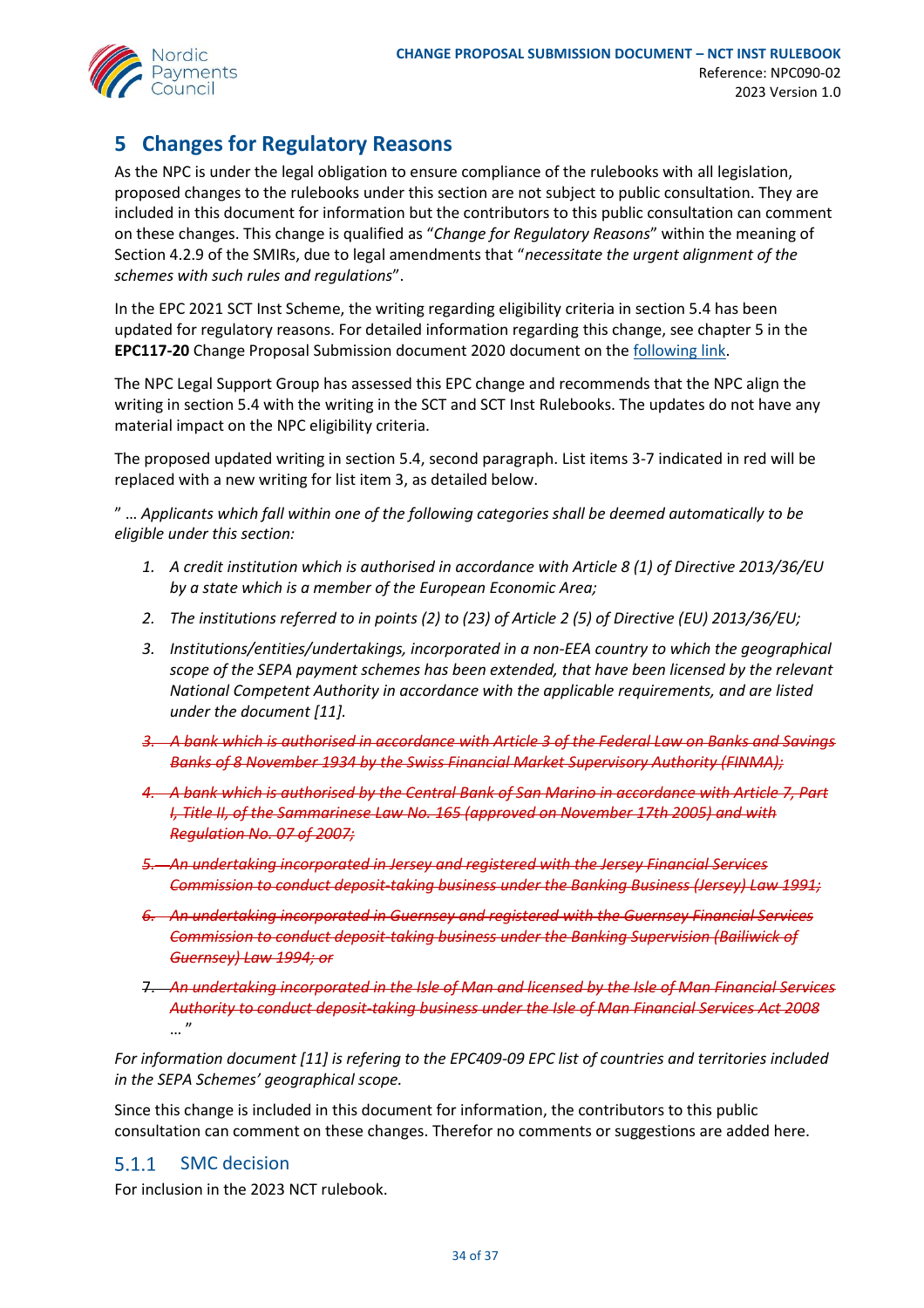

## <span id="page-34-0"></span>**6 Change Management Process in Respect of Minor Changes**

## <span id="page-34-1"></span>**6.1 Publication of list of minor changes**

To align with EPC's public consultation and suggested change requests, NPC and the NCT & NCT Inst WG has recommended to, on top of the major changes, also introduce minor changes that the EPC SEMWG has identified.

The NCT & NCT Inst WG had identified certain minor changes to be introduced which it considered necessary for the NCT Inst rulebook together with the minor changes from the EPC. The NCT & NCT Inst WG is required under the NPC Scheme Management Rules to publish a list of minor changes on the NPC website and to ensure that the list may be viewed by all stakeholders. This obligation had been met by the publication of the NCT Inst Rulebook 2023 Change Request Public Consultation Document (NPC 090-02) on 1 November 2021, and in particular the provisions under section 4 of that document noting certain changes as 'minor' in this specific document.

## <span id="page-34-2"></span>**6.2 Comments on the minor changes during the public consultation**

All stakeholders had the opportunity to submit comments on the list of minor changes covered in the NCT Inst Rulebook 2023 Change Request Public Consultation Document. No comments on these minor changes had been received out of this public consultation.

### <span id="page-34-3"></span>**6.3 Submission of the list of minor changes to the SMB**

The list of minor changes had been submitted to the SMC via this NCT Inst Change Proposal Submission Document in accordance with section 4.2.5 of the NPC Scheme Management Rules.

| <b>Change</b><br>request<br>no | <b>Section</b>      | <b>Description</b>                                                                                                                                                                                                                                                                                                    | <b>Reason for change</b>                                                                                                                                                                                                       | <b>Type</b><br><b>of</b><br>change |
|--------------------------------|---------------------|-----------------------------------------------------------------------------------------------------------------------------------------------------------------------------------------------------------------------------------------------------------------------------------------------------------------------|--------------------------------------------------------------------------------------------------------------------------------------------------------------------------------------------------------------------------------|------------------------------------|
| #INST24                        | General<br>Annex II | Replacement of the term "SMIR" with<br>Scheme Management Rules.<br>Throughout the document: replace-<br>ment of the term "Internal Rules" into<br>"Rules"                                                                                                                                                             | For clarification purposes                                                                                                                                                                                                     | <b>CHAN</b>                        |
| #INST25                        | 1.7                 | Removal of bullet point due to redun-<br>dancy:<br>"Participants which have ad-<br>hered to the scheme may par-<br>ticipate only through an EEA li-<br>censed branch unless they par-<br>ticipate through their SEPA<br>head office (which may be lo-<br>cated in a SEPA country or ter-<br>ritory outside the EEA)". | This bullet point is redundant.<br>The section 3.2.3.1 of the SMIRs<br>and the section 3.5 of the docu-<br>ment EPC012-17 Guide to the<br>SEPA schemes Adherence Pro-<br>cess provide the complete ad-<br>herence information. | <b>CHAN</b>                        |
| #INST26                        | 1.7                 | Removal of bullet point due to redun-<br>dancy:<br>"The rules ensure that respon-<br>sibility for risk management is<br>allocated to where the risk lies                                                                                                                                                              | This bullet point is redundant.<br>Chapter 5 of each rulebook<br>clearly specifies aspects with re-<br>spect to risk management and<br>refers to the Risk Management                                                           | <b>CHAN</b>                        |

## <span id="page-34-4"></span>**6.4 Minor change requests taken up in the NCT Inst rulebook to take effect in 19 November 2023**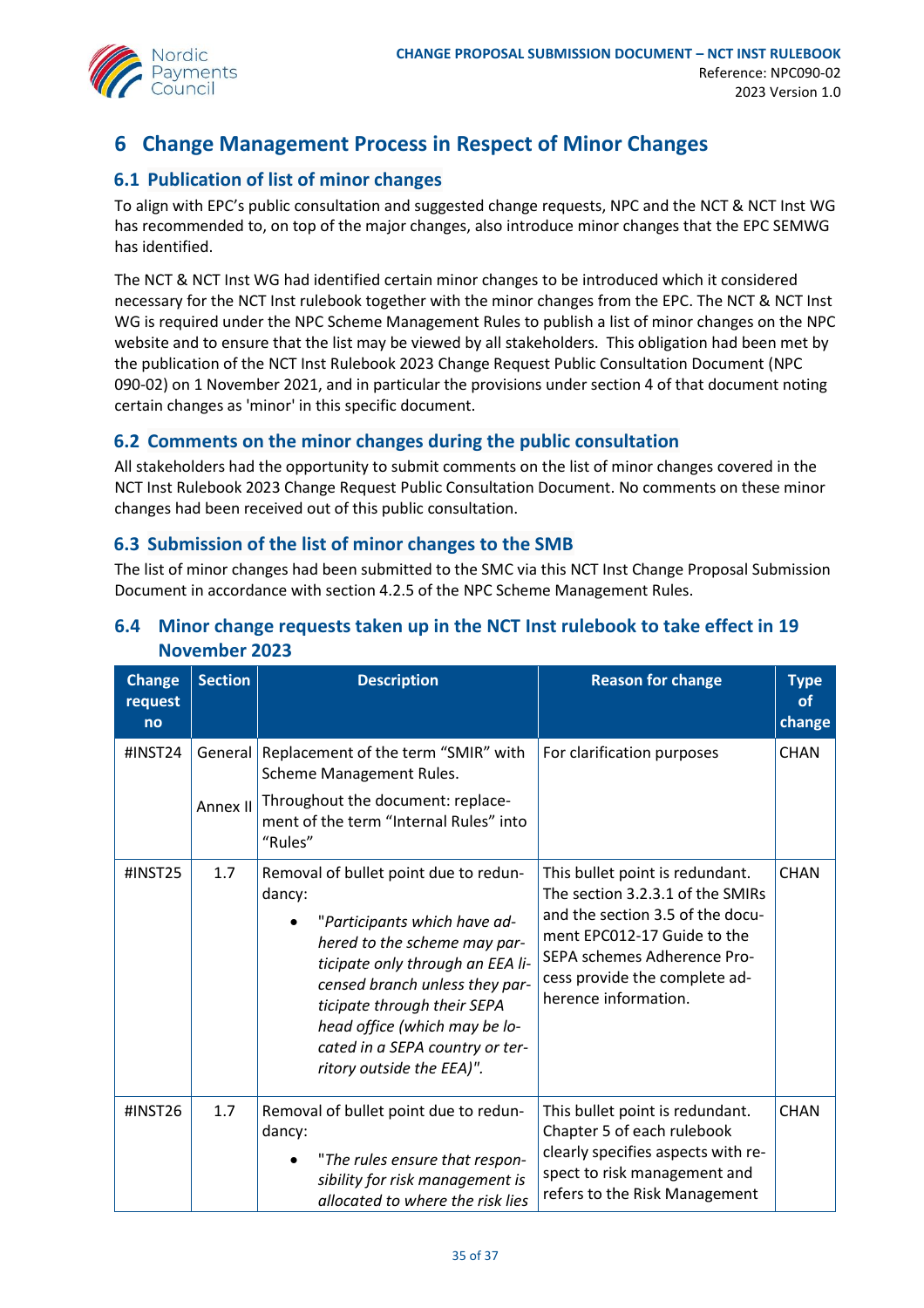

Reference: NPC090-02 2023 Version 1.0

| <b>Change</b><br>request<br>no | <b>Section</b> | <b>Description</b>                                                                                 | <b>Reason for change</b>                                                            | <b>Type</b><br><b>of</b><br>change |
|--------------------------------|----------------|----------------------------------------------------------------------------------------------------|-------------------------------------------------------------------------------------|------------------------------------|
|                                |                | and that liability falls where<br>the fault lies".                                                 | Annex which is an integral part<br>of the rulebook.                                 |                                    |
| #INST27                        | 4.6.1          | Additional information about<br>Alias/Proxy for clarification                                      | For clarification purposes                                                          | <b>CHAN</b>                        |
| #INST28                        | Annex          | Alignment of the annex numbering for<br>each NPC payment scheme rulebook,<br>same as SEPA.         | To apply the same numbering of<br>the generic rulebook annexes in<br>both rulebooks | <b>CHAN</b>                        |
|                                |                | • Annex I - Adherence agreement                                                                    |                                                                                     |                                    |
|                                |                | $\bullet$ Annex II - SMIR                                                                          |                                                                                     |                                    |
|                                |                | • Annex III - Risk Management (previ-<br>ously Annex IV)                                           |                                                                                     |                                    |
|                                |                | • Annex IV - RB amendments &<br>changes (previously Annex III)                                     |                                                                                     |                                    |
|                                |                | This will also lead to changes in the An-<br>nex numbering references throughout<br>each rulebook. |                                                                                     |                                    |